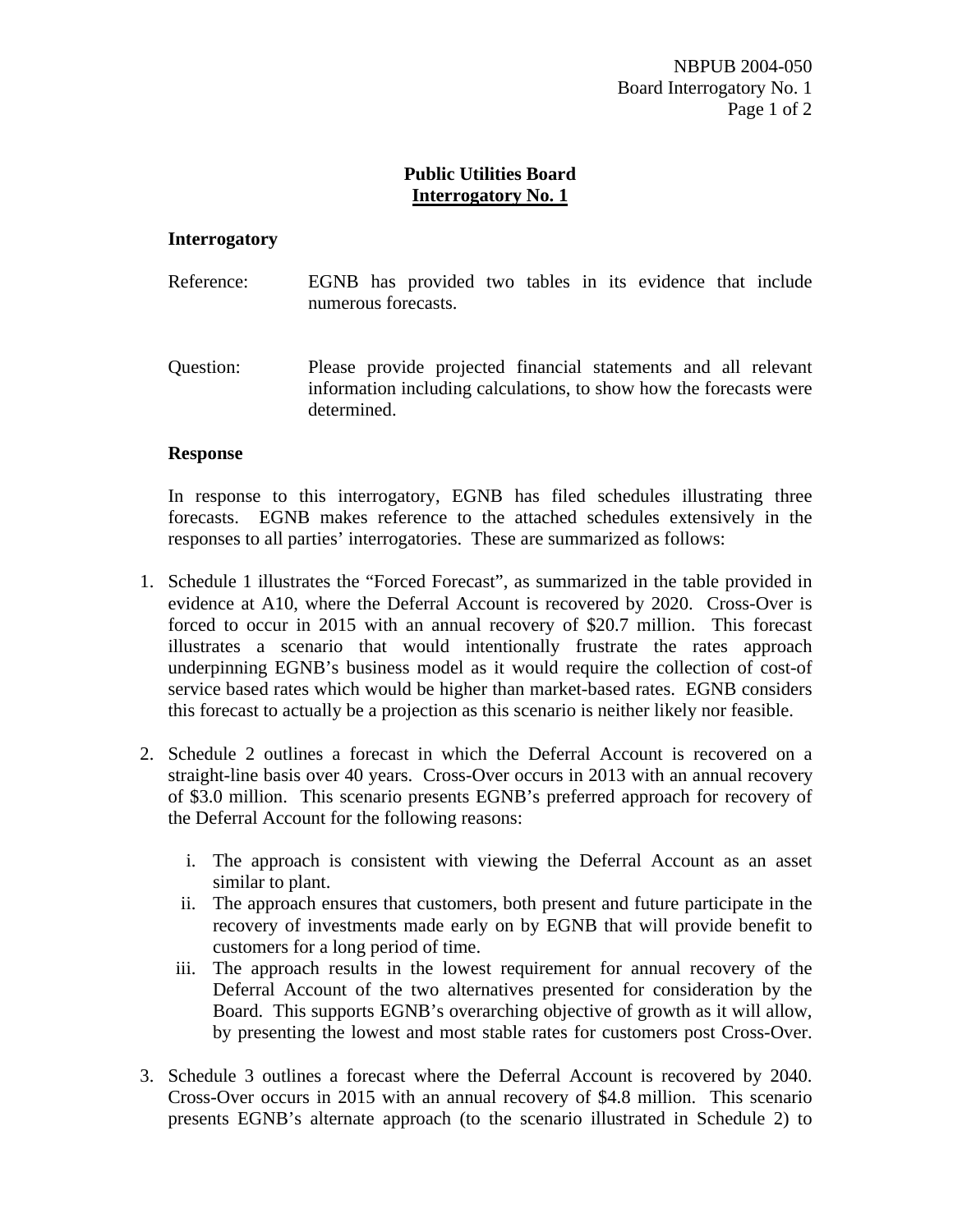Deferral Account recovery. This approach, while acceptable to EGNB, is not preferred as:

- i. The approach is not consistent with viewing the Deferral Account as an asset, specifying a recovery period that has no specific basis.
- ii. The approach constrains the recovery period arbitrarily and does not ensure (to the extent that the approach illustrated in Schedule 2) that future customers will participate in the recovery of investments made to their benefit.
- iii. The approach will result in higher annual recovery amounts post Cross-Over. This means higher rates to customers.

To understand the key financial parameters surrounding Deferral Account recovery under these various scenarios, it is helpful to refer to line 4, page 1. Once Cross-Over is achieved (2015 in Schedules 1 and 3 and 2013 in Schedule 2), EGNB must charge additional revenue from customers to recover the Deferral Account via annual amortization amounts. The annual recovery varies amongst the scenarios with the recovery period of the Deferral Account. However, since annual throughput on the system is the same across scenarios, the unit cost charged to customers to achieve the various amortization schedules varies significantly.

To illustrate this, contrast the amount at Line 4, Schedule 1 with that at Line 4, Schedule 2. Under the first scenario, EGNB would have to recover \$20.7 million annually to fully amortize the Deferral Account by the end of the initial franchise period; EGNB would have to collect this annually from customers. This compares with \$3.05 million annually, where EGNB treats the Deferral Account as an asset, recovering it on a straight-line basis as illustrated in Schedule 2. Recovering the Deferral Account under this approach as compared to by the end of the initial franchise period represents an 85% reduction in charges to customers.

Once again, Schedule 2 illustrates EGNB's preferred approach, allowing EGNB to recover the Deferral Account on a straight-line basis over 40 years. This approach provides the lowest cost-based rates for customers as the annual recovery is lower and poses the least risk to EGNB.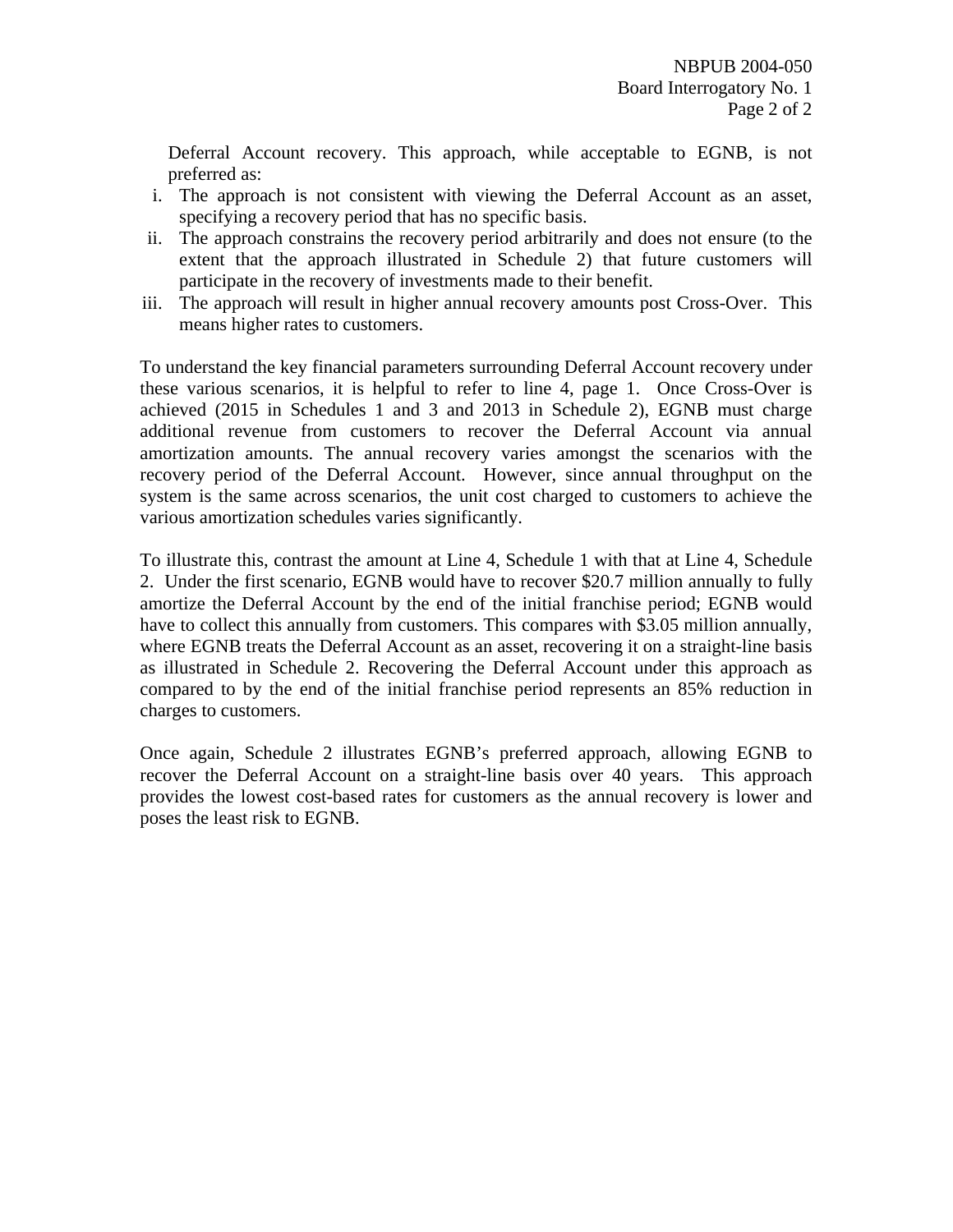#### **Interrogatory**

- Reference: To date, EGNB has not achieved its forecast targets for customer additions and revenue.
- Questions: (a) In detail, provide yearly figures with explanations that support customer additions by class and area.

(b) Please provide the proposed changes with explanations to distribution rates that support the revenue forecast

(c ) Please provide details on Enbridge's proposed capital additions through to 2010.

#### **Response**

(a)

| <b>Customers Additions</b> | 2004  | 2005 | 2006  | 2007                     | 2008                     | 2009                     | 2010  |
|----------------------------|-------|------|-------|--------------------------|--------------------------|--------------------------|-------|
| SGS                        | 1,153 | ,277 | 2,183 | 1,873                    | 2,027                    | 2,826                    | 2,840 |
| GS                         | 156   | 187  | 343   | 300                      | 193                      | 74                       | 84    |
| <b>CGS</b>                 | 80    | 78   | 18    |                          |                          |                          |       |
| CLGS-LFO                   |       |      |       |                          |                          | $\overline{\phantom{0}}$ |       |
| CLGS-HFO                   |       |      |       | $\overline{\phantom{0}}$ | $\overline{\phantom{0}}$ | $\overline{\phantom{0}}$ |       |
| Total                      | 1.398 | .544 | 2.549 | 2,184                    | 2,224                    | 2,905                    | 2.930 |

A long-term forecast of customer additions is not available by area.

To maximize the early capture of long-term revenues and minimize the additions to the Deferral Account, EGNB is focused on the commercial and industrial segments as well as new construction markets (both residential and commercial).

As the commercial and industrial markets become saturated, EGNB's focus will shift to the residential retrofit market. EGNB is forecasting that growth in the residential market will increase as market trends create greater demand for natural gas.

(b) EGNB's rate making methodology underpinning the forecasts is consistent with that used in the determination of the currently approved rates. Briefly, distribution rates are derived based upon wholesale oil and gas prices. Forecast changes to distribution rates are driven by the forecast spread between oil and gas forecast prices.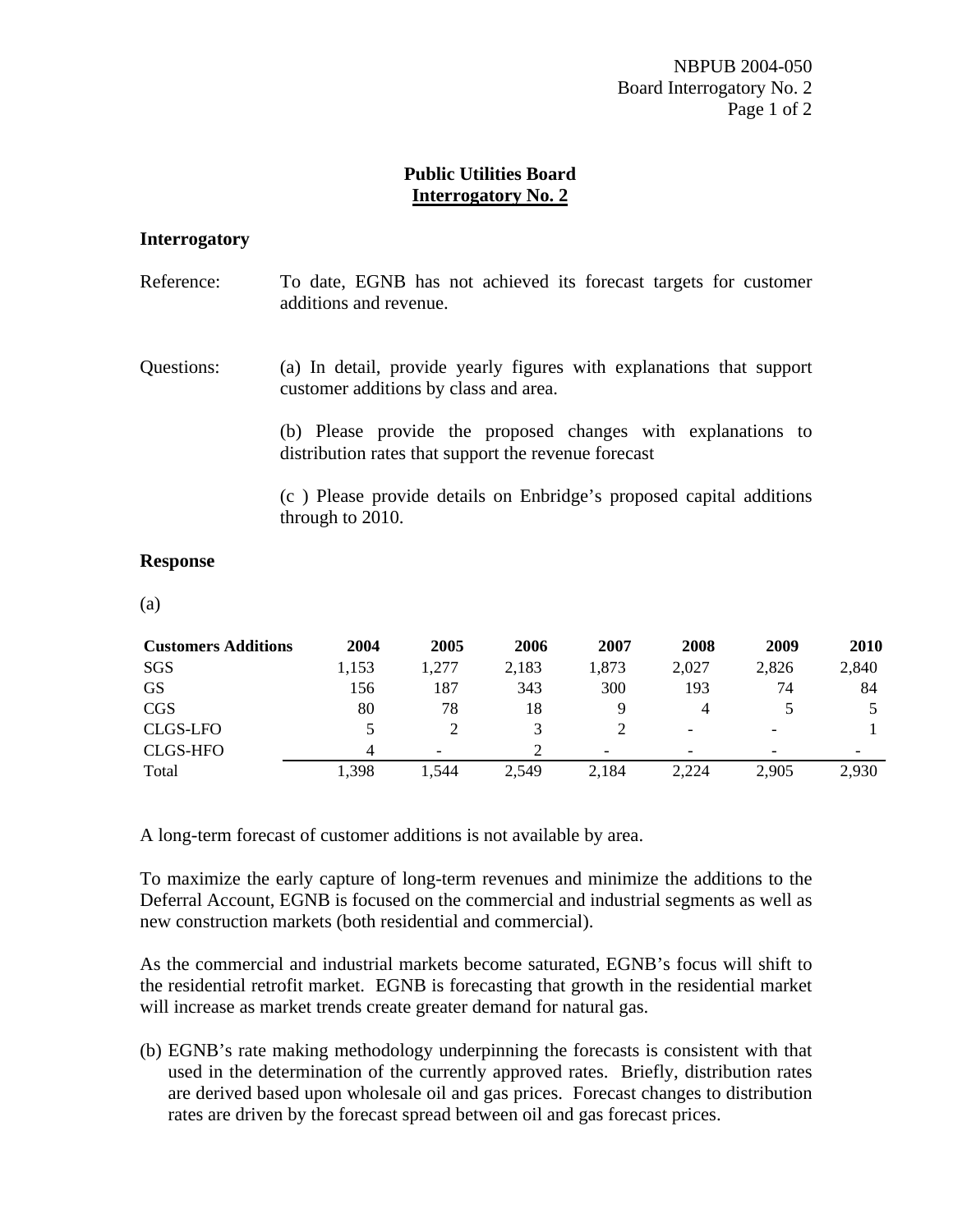| <b>Distribution Rates</b> | 2003 | 2004 | 2005                                                            | 2006                           | 2007           | 2008 | 2009 | 2010 |
|---------------------------|------|------|-----------------------------------------------------------------|--------------------------------|----------------|------|------|------|
| SGS                       |      |      | $$4.11$ $$5.40$ $$6.22$ $$5.80$ $$6.54$ $$7.07$ $$7.11$ $$7.34$ |                                |                |      |      |      |
| <b>GS</b>                 | 1.91 | 2.38 | 4.29                                                            |                                | 3.51 4.09 5.08 |      | 5.07 | 5.26 |
| <b>CGS</b>                | 1.91 |      | 2.16 4.10                                                       |                                | 3.51 4.67      | 5.08 | 5.07 | 5.26 |
| CLGS-LFO                  | 1.36 | 1.36 |                                                                 | $1.17 \t 1.22 \t 1.68 \t 1.99$ |                |      | 1.97 | 2.10 |
| CLGS-HFO                  | 0.38 | 0.38 | 0.66                                                            | 0.53                           | 0.53           | 0.53 | 0.53 | 0.53 |

# (c) Capital Additions Schedule to 2010 (thousands of dollars)

|                       | 2004   | 2005   | 2006   | 2007   | 2008   | 2009   | 2010   |
|-----------------------|--------|--------|--------|--------|--------|--------|--------|
| Distribution mains    | 19,011 | 18,059 | 30,178 | 16.489 | 15.995 | 10.195 | 12.153 |
| Street services       | 2,786  | 2,188  | 2,483  | 2.485  | 2,398  | 2.861  | 2,977  |
| Meters and regulators | 3.429  | 490    | 526    | 493    | 414    | 417    | 444    |
| Total                 | 25,226 | 20,736 | 33,187 | 19.468 | 18,807 | 13.473 | 15,574 |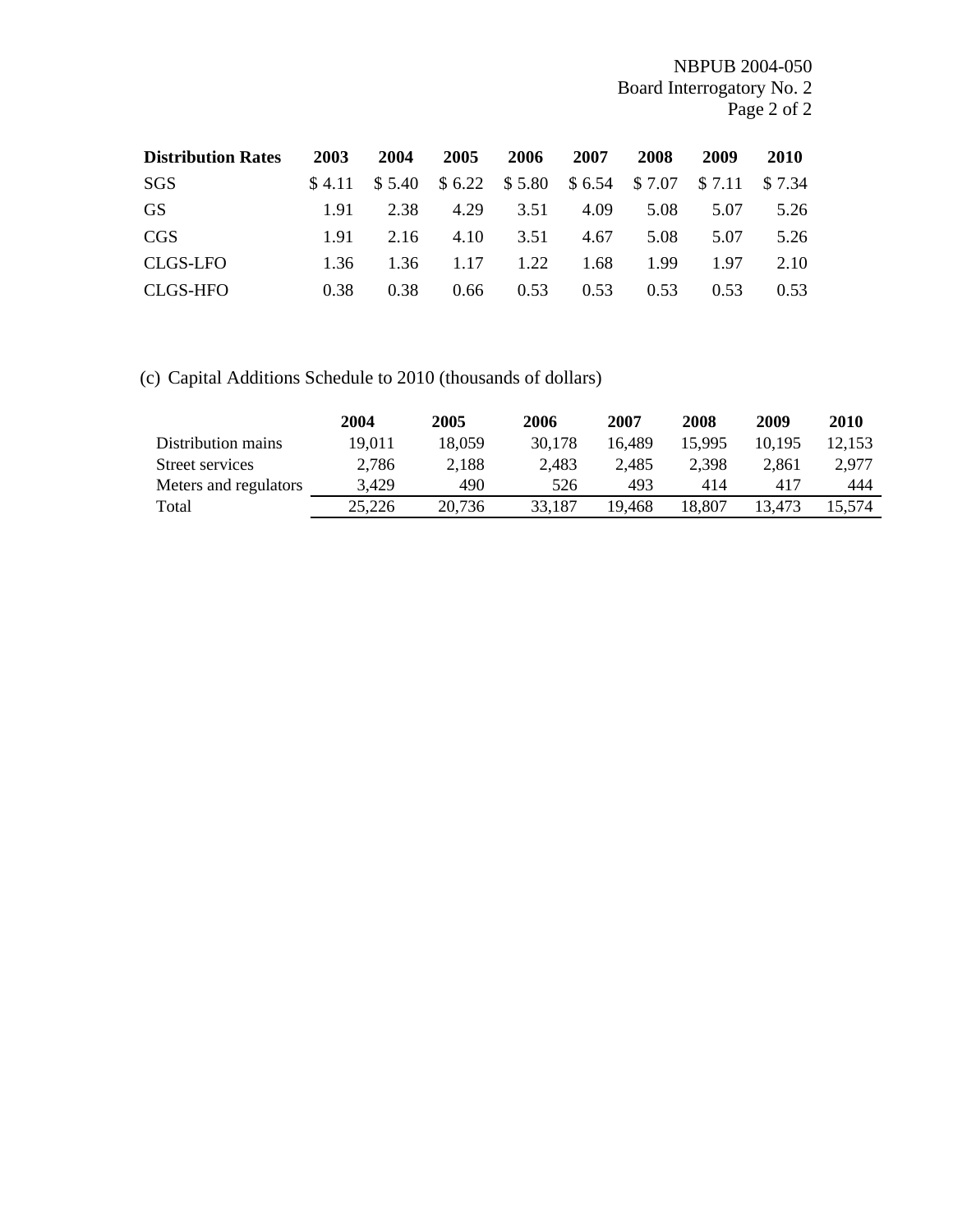### **Interrogatory**

- Reference: Enbridge states in A10 that it originally forecasted a peak deferral amount to be \$13 million. Its new forecast now estimates the peak Deferral Account to reach \$124 million in 2015.
- Question: Please compare the assumptions used in both forecasts. Identify where the original assumptions were inaccurate and indicate what occurred causing the significant growth in the Deferral Account to date. Then please review the assumptions for the current projections and indicate why the company feels the current projections will be more accurate.

#### **Response**

EGNB stated in A10 that the Deferral Account balance is anticipated to be \$124 million in 2015. The peak Deferral Account balance is forecast to be \$132.9 million in 2011. Please refer to page 2 of Schedules 1 and page 3 of Schedules 2 and 3 entitled "Statement of Rate Base" as filed in response to Board Interrogatory No. 1 for an annual projection of the Deferral Account (Row 13).

In referring to the Deferral Account it must be clearly understood that managing the size of the Deferral Account is primarily achieved through meeting revenue targets. While cost control is important, nothing affects the growth of the Deferral Account as much as revenue growth or lack thereof.

EGNB based its forecast of \$13 million on information developed prior to the rates application in 2000. This forecast included the following assumptions:

- Natural gas prices would average US\$2.40/mmbtu for the period of 2001 to 2005.
- Natural gas would retain its competitive position opposite electricity.
- Gas production from Sable Offshore Energy Inc. (SOEI) and others would be available as forecast. Specifically, the view was one of confidence around increasing supply.
- The commitment, as outlined in the Joint Public Review Panel, regarding the availability of natural gas for local distribution in New Brunswick would be honoured.
- Infrastructure (marketers, contractors, installers, etc) would develop quickly, establishing leadership positions in the market attracting potential customers and allowing customers to easily convert to natural gas.
- Management could rely on Enbridge's successful business model. EGNB assumed this experience would allow it to address whatever issues may have evolved.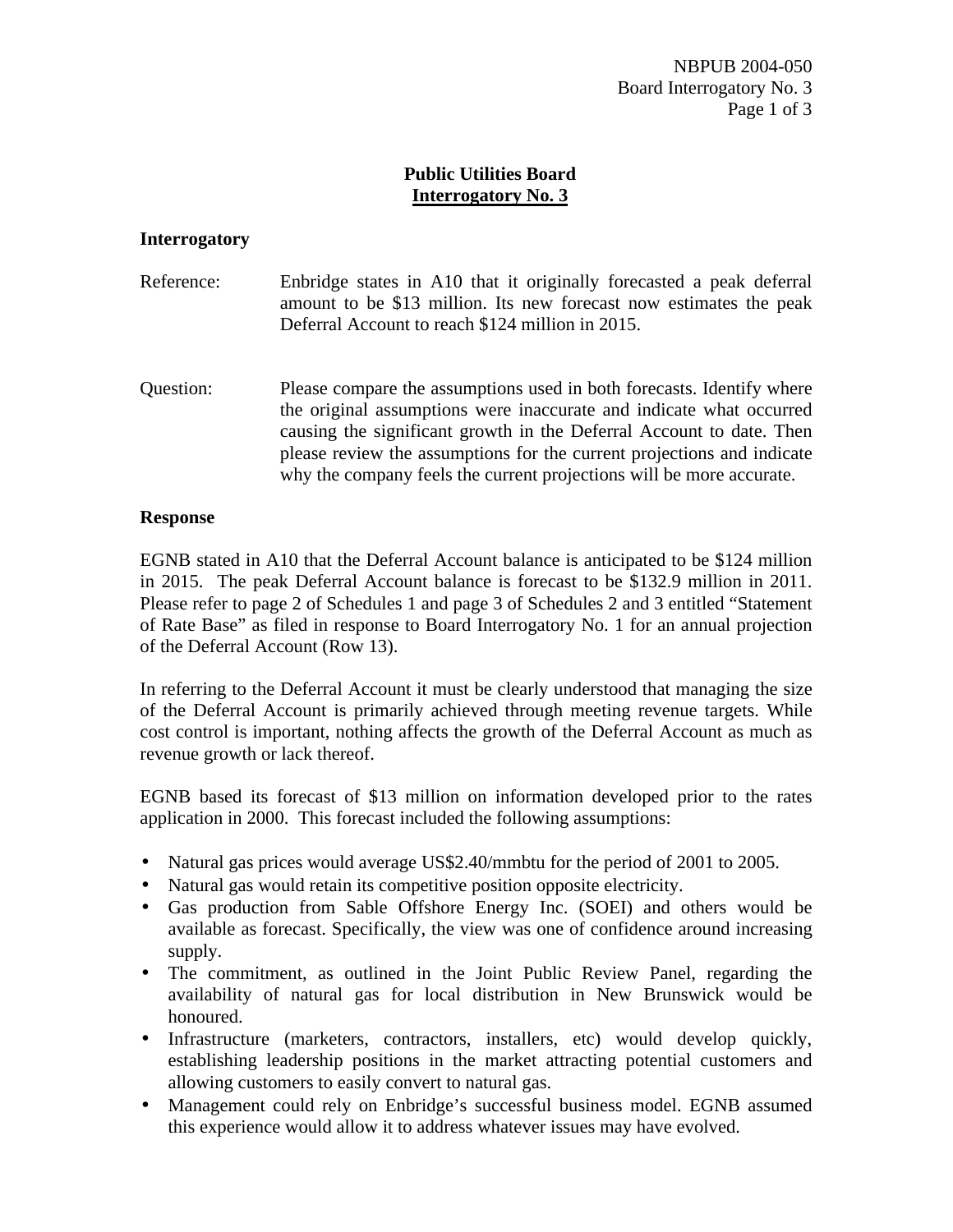• The Provincial government would respond quickly to recognized problems in the legislative framework to allow EGNB to develop the market.

All of the above assumptions have proven inaccurate since 2000. The primary driver of the Deferral Account growth has been lower than anticipated revenue from EGNB's distribution operations. It is essential to understand that the lack of early distribution revenues, subsequent to EGNB undertaking major expenditures, is the primary driver of the growth to EGNB's Deferral Account.

This lower revenue is directly attributable to these defective assumptions. The following points illustrate how these assumptions have contributed to EGNB's contracted revenuegenerating capacity:

- Higher natural gas prices limited revenue contribution from rates and rendered gas with less than optimal spreads between delivered prices for natural gas and electricity (which is not priced based on a cost recovery basis).
- Likely driven by price volatility and shrinking price advantage against electricity, potential downstream players (marketers and contractors) did not take an active role in the development of the natural gas industry.
- The negative press coverage associated with SOEI production concerns has eroded the general public's confidence that natural gas will be available in New Brunswick in the long-term.
- Natural gas supply was not made available to all marketers under terms that allowed them to develop natural gas products attractive to various customers.
- When faced with a downstream market that was not necessarily supportive, EGNB was unable to exert sufficient control in the market place. In order to do so, legislative changes were required to allow EGNB to provide downstream services including the sale of gas. Effecting the necessary changes took a significant period of time, during which EGNB was unable to achieve sufficient amounts of early distribution revenue.
- When faced with the failure of the unbundled market, EGNB was unable to fully utilize the experience of Enbridge to exert any control over its revenue distribution growth until the legislative framework was amended.

EGNB has based its current forecast of \$124 million on the information available at present. This information includes the following assumptions and facts regarding the New Brunswick marketplace:

- Gas is expected to average US\$5/mmbtu over the next 5 years, 2005 to 2010. There is no expectation in the market that prices will decline to 2000 levels given the increased demand for natural gas in North America.
- EGNB has withdrawn sales effort opposite electricity in the short-term. However, EGNB does assume that electricity rates will increase during the next five years and that EGNB will be positioned to displace electricity during this period.
- Gas supply prices in New Brunswick will continue to be comparable to the U.S. northeast markets, either from SOEI, other off and onshore developments or future liquefied natural gas facilities.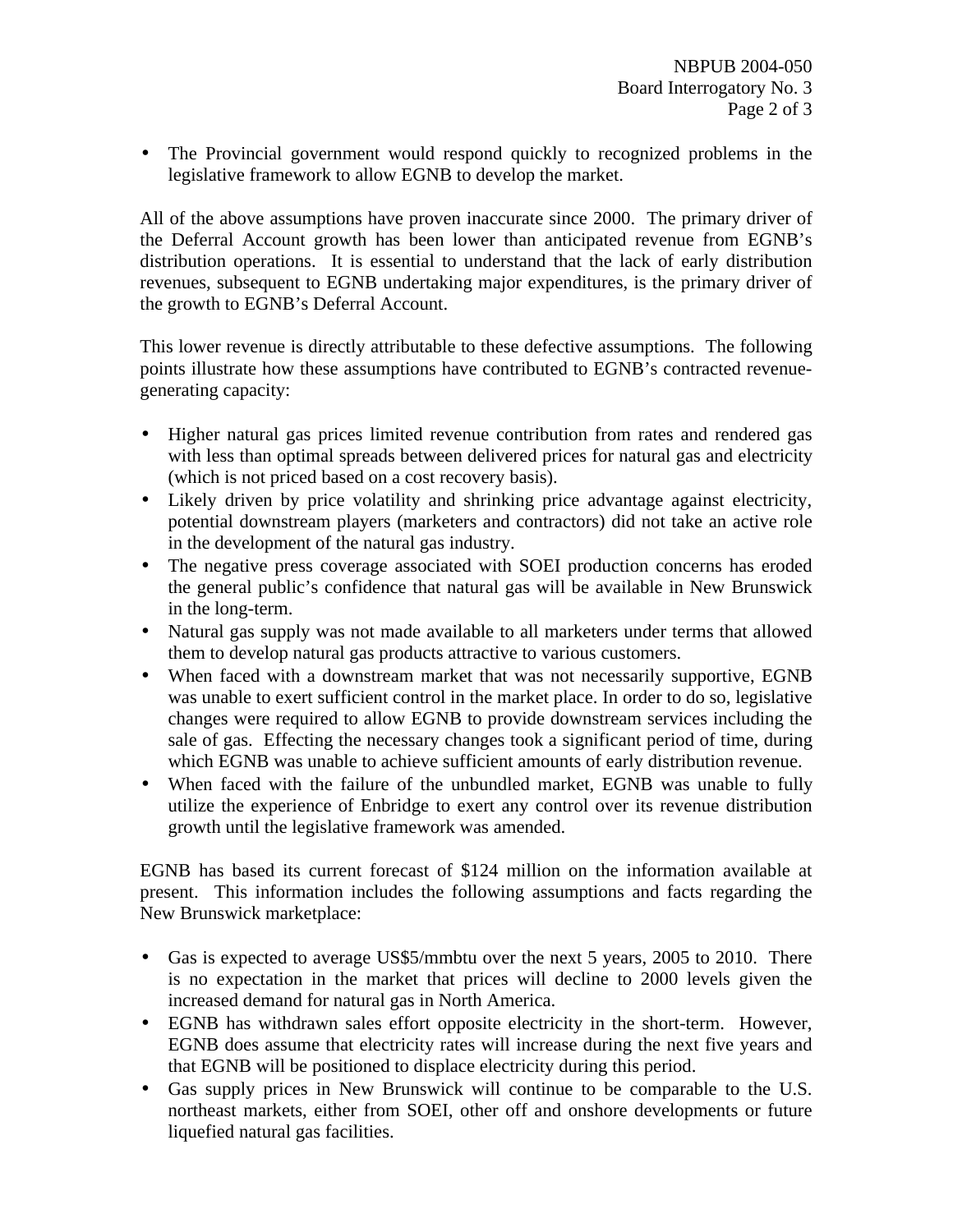• EGNB's current business model has been modified to take full advantage of the legislative environment. The ability to offer a gas commodity as well as other downstream services allows EGNB to maintain its growth objectives.

To provide a more specific illustration of the current forecasting capability of EGNB, in 2004 EGNB expects to complete the year within +/- 10% of its growth targets. The same methodology used in setting its growth targets for 2004 was applied to its long-range plans.

Given the familiarity with the New Brunswick market place that EGNB has gained over the last four years and the resulting changes to its strategy in response to this experience, EGNB is confident its updated forecast is reflective of the current natural gas market.

It is important to point out that there are factors beyond EGNB's control that can affect the forecast, both positively and negatively. For instance, NB Power not adjusting rates to recognize its costs may put growth targets at risk. Alternatively, initiatives by the Provincial or Federal governments to meet Kyoto accords could provide significant upside to EGNB's growth forecast.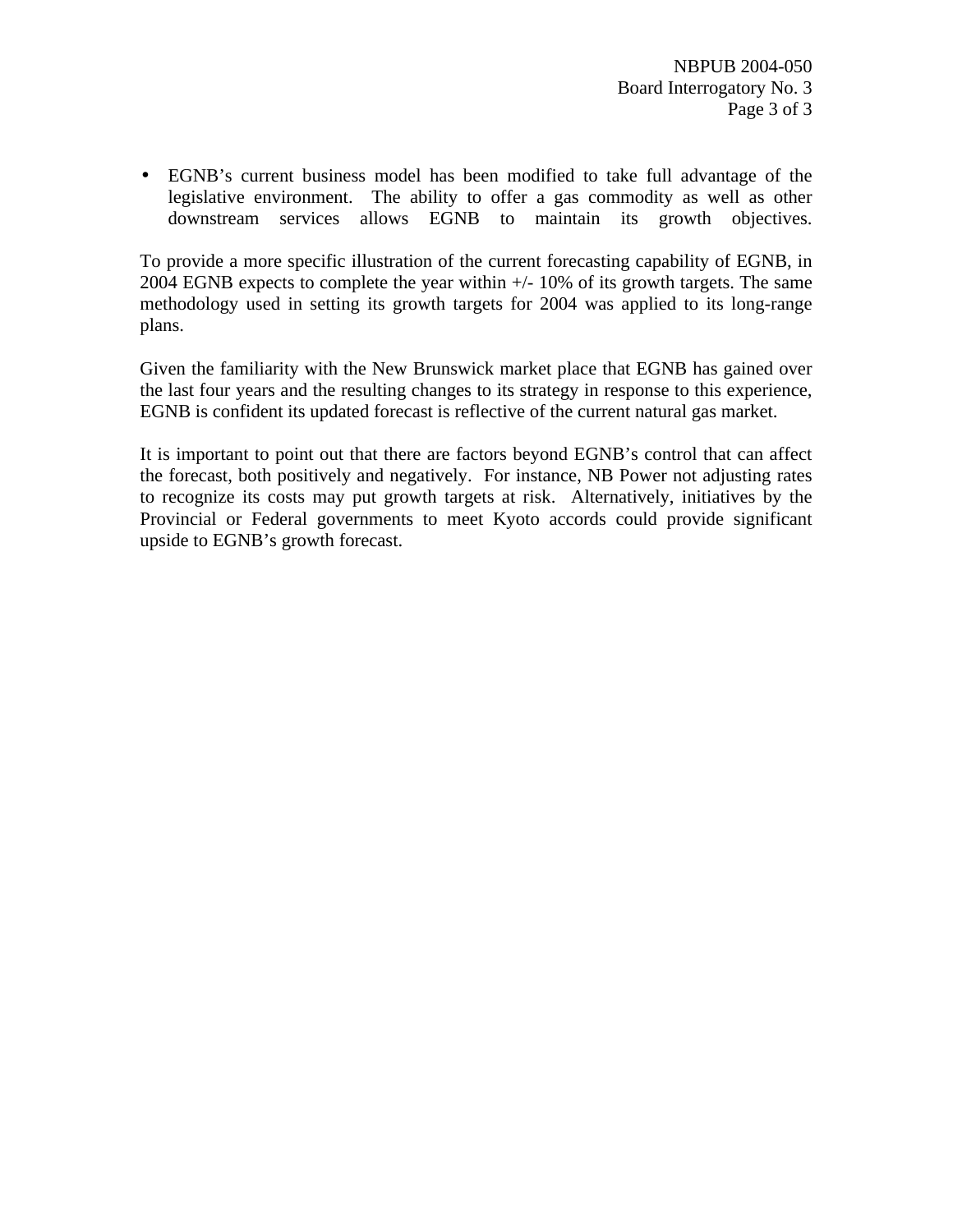## **Interrogatory**

Reference: In A 13, Enbridge refers to modeling various revenue and cost scenarios for recovery of the Deferral Account within the original franchise period.

Question: Please provide copies of the modeling scenarios.

### **Response**

Please refer to EGNB's response to Board Interrogatory No. 16.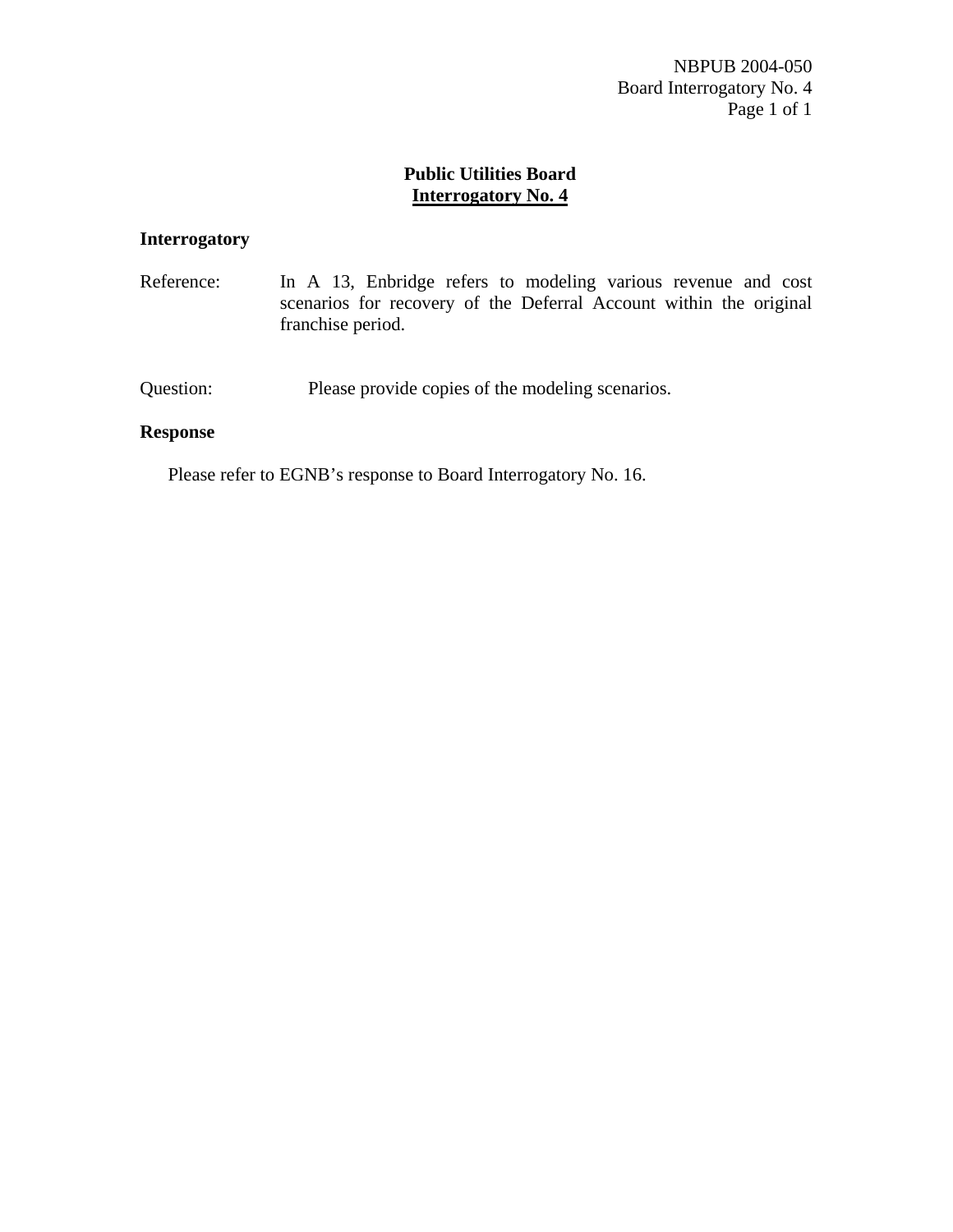#### **Interrogatory**

- Reference: Enbridge states in its evidence that it does not expect to reach "Cross-Over' within the initial franchise period. Enbridge has historically been unable to meet its forecasts.
- Question: Considering Enbridge's actual forecast for "Cross-Over" as stated in its evidence is not expected to occur until after 2019, please explain what reasoning the Board could consider to establish a defined recovery period to begin some time after a possible an extension of the franchise in 2019 for a period of time extending beyond 2039.

#### **Response**

EGNB is unsure how the statement "Enbridge has historically been unable to meet its forecasts" relates to this question.

EGNB believes that the question arises out of the statement: "EGNB does not currently anticipate that it will reach Cross-Over within the initial franchise period" found within EGNB's evidence at A10. It is important to understand that this statement is made in the context of the requirement, as set-out in the original decision of the Board, to recover deferred amounts within the initial franchise period. If the current application is approved by the Board EGNB expects to reach Cross-Over in 2013.

Recalling the first paragraph at A9 in EGNB's evidence:

*"Before answering the question, it is important to point out that in order to begin recovering deferred amounts, EGNB must be able to move from its current market-based rates to rates that allow EGNB to recover its cost of service. This cost of service (or revenue requirement) would include amounts related to amortization of, and a return on capital for, the Deferral Account on a sustainable* basis *(that is without further contributions to the Deferral Account). EGNB refers to this point in its operating forecast as "Cross-Over"."*

It is the significant amounts of amortization that would be required to recover deferred amounts that prevent the attainment of the "sustainable basis" alluded to above that prevent Cross-Over from being achieved. If the Board approves the current request, the amounts being recovered are modest in comparison, allowing EGNB to move to cost of service based rates post Cross-Over that are *lower* than under a market-based rates scheme.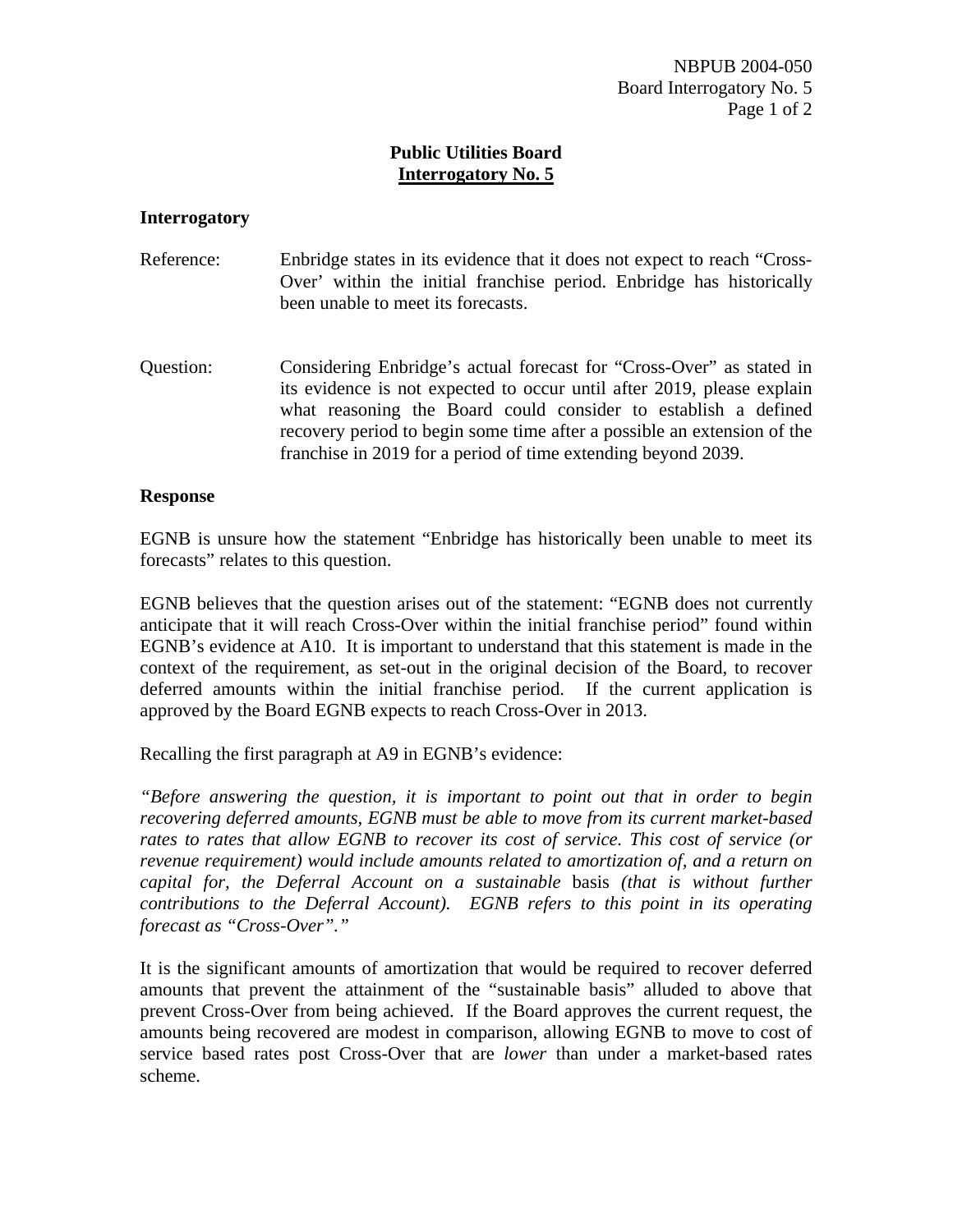Addressing the question of how could the Board consider establishing a defined recovery period that would extend beyond 2039. Referring to the fifth paragraph of A11 in EGNB's evidence:

 *" EGNB views the Deferral Account as a long-lived asset similar to plant, the average life of which for accounting purposes is in excess of 40 years."*

EGNB maintains that an appropriate recovery period for the Deferral Account should be established based on the expected life of the asset, similar to any other asset, regardless of the franchise period.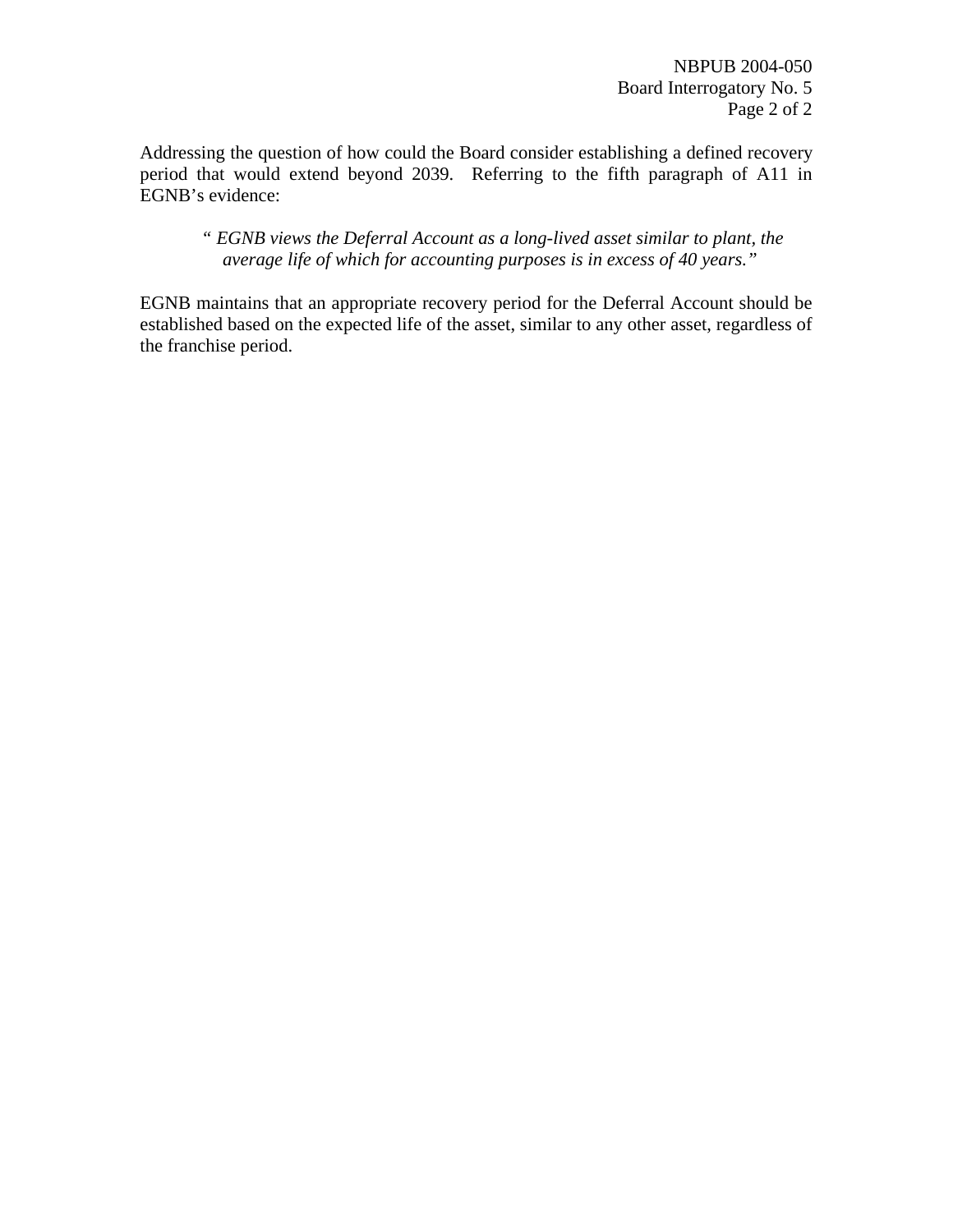### **Interrogatory**

Reference: Table on Exhibit A page 3

Question: Please provide comparative details of the components of the "Revenue requirement" supporting the calculation of the "Unit cost (\$GJ)" disclosed in row (c) as \$2.78, \$6.76 and \$5.41 respectively.

#### **Response**

### **Unit Cost Comparative Analysis**

(Millions of dollars)

|                              | Results at $12/31/05$ as | Results at 12/31/05 as Results at 12/31/10 as |                           |
|------------------------------|--------------------------|-----------------------------------------------|---------------------------|
| <b>Revenue requirement</b>   | <b>Forecast in 2000</b>  | <b>Currently Forecast</b>                     | <b>Currently Forecast</b> |
| Total expenses               | \$17.9                   | \$12.4                                        | \$10.0                    |
| Cost of capital:             |                          |                                               |                           |
| Regulated cost of debt       | 4.2                      | 8.1                                           | 11.4                      |
| Authorized return on equity  | 7.1                      | 7.9                                           | 20.3                      |
| Total cost of capital        | \$11.3                   | \$16.0                                        | \$31.7                    |
| Total revenue requirement    | $\mathcal{S}$<br>29.2    | \$<br>28.4                                    | \$<br>41.8                |
| Throughput (GJs)             | 10,500,000               | 4,200,000                                     | 7,700,000                 |
| Unit Cost $(\frac{C}{3}/GJ)$ | \$2.78                   | \$6.76                                        | \$5.42                    |

Details of Total expenses as Currently Forecast can be found on page 1 of Schedule 1, Rows 2 through 8.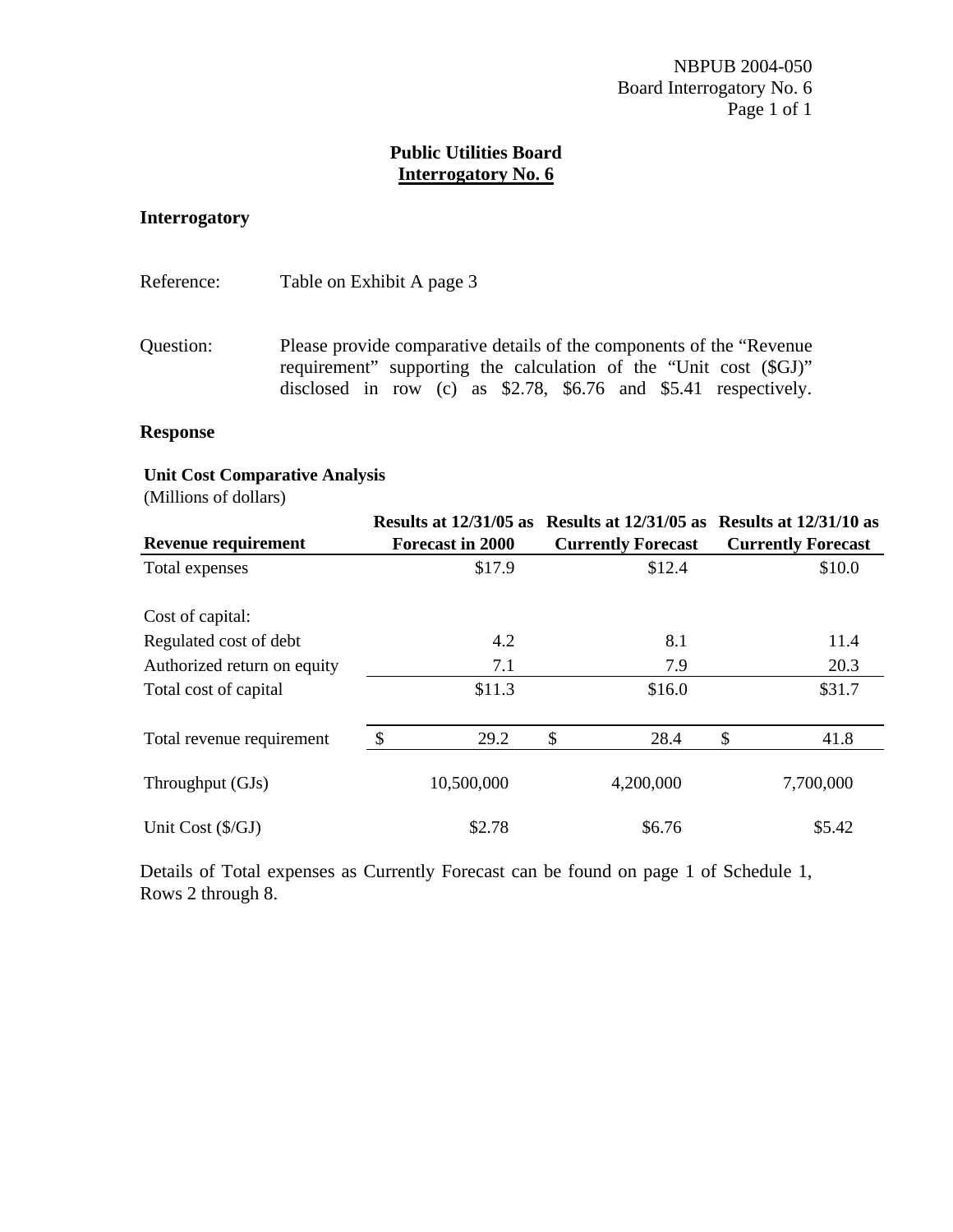#### **Interrogatory**

Reference: Table on Exhibit A page 3

Question: Please provide comparative details of the components of "Annual deferred loss (\$)" disclosed in row (d) as \$2.8 million, \$17.6 million and \$6.3 million respectively, using the presentation format of the annual regulatory reporting "Schedule A, page 1 of 14".

#### **Response**

Please refer to line 15 on page 1 of Schedule 1 to EGNB's response to Board Interrogatory No. 1 for details of the annual deferred losses of \$17.6 million and \$6.3 million. The annual deferred loss is the sum of Total Expenses on line 9 and cost of capital on lines 13 and 14, less the annual revenues on line 1. The \$2.8 million annual deferred loss forecast in 2000 is from the original forecast filed by EGNB as part of its rate application in 2000.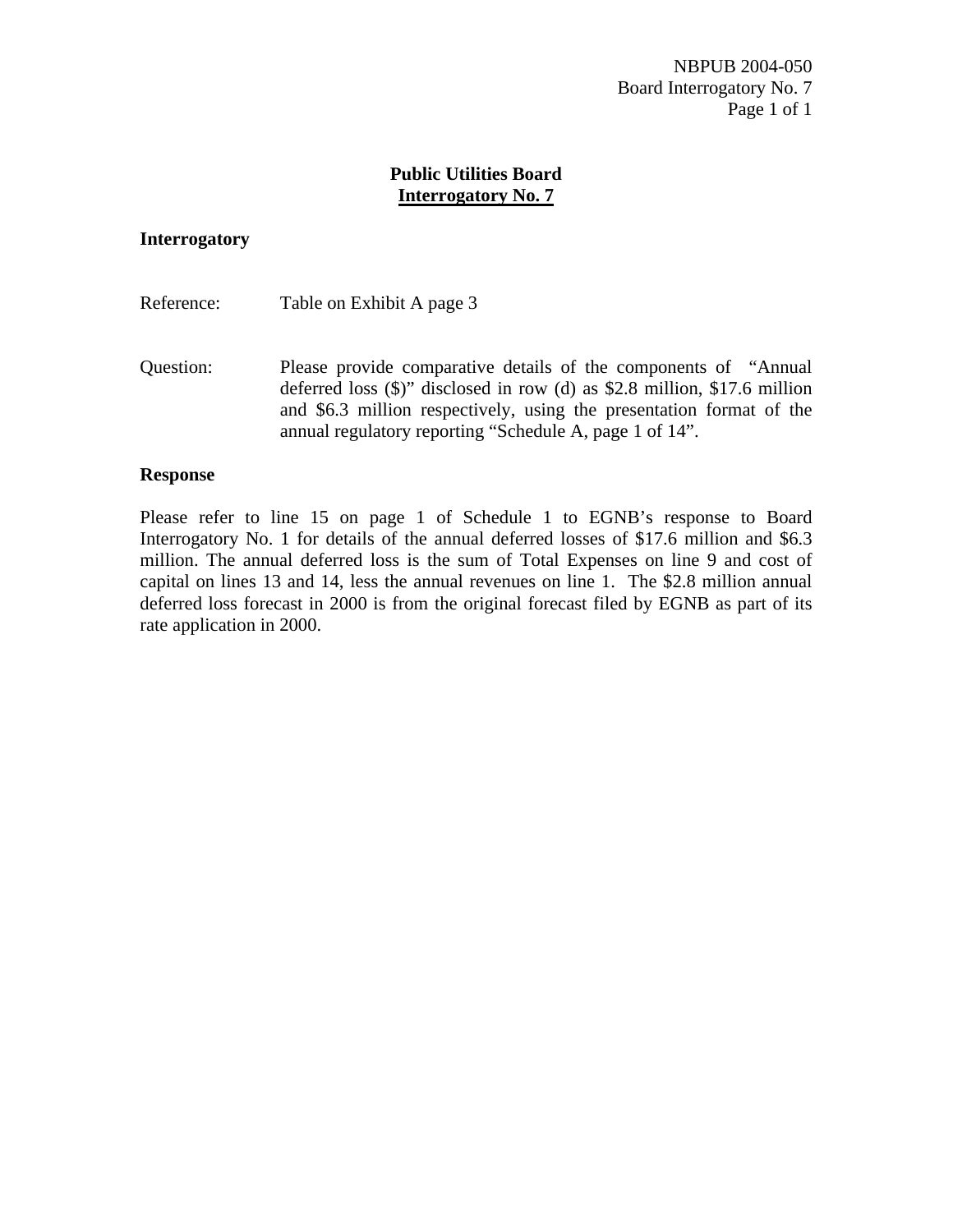#### **Interrogatory**

Reference: Table on Exhibit A page 3

Question: Please provide details of the continuity of the Deferral Account, on an annual basis, from the December 31, 2003 figure of \$40,721,000 (reported on Schedule A, page 3 of 14 submitted to the Board of Commissioners on July 14, 2004) and the figure of \$130.7 million included in the column 12/31/10 of row (e)

Please use the following format to report the components of the projected Deferral Account. To assist EGNB, the figures for 2003 are shown for illustrative purposes:

| Opening balance            | \$<br>24,456,000 |
|----------------------------|------------------|
| Net loss for the year      | 5,906,000        |
| Regulated cost of debt     | 3,990,000        |
| Equity return on rate base | 6,369,000        |
| Closing balance            | \$<br>40,721,000 |

#### **Response**

Details of Projected Deferral Account For the Forecast Period (Millions of dollars)

|                            | 2003           | 2004 | 2005     | 2006     | 2007                  | 2008  | 2009  | 2010  |
|----------------------------|----------------|------|----------|----------|-----------------------|-------|-------|-------|
| <b>Opening Balance</b>     | \$ 24          | \$41 | \$60     | \$78     | $\mathcal{S}$<br>- 93 | \$106 | \$116 | \$124 |
| Net loss for the year      | 6              | 6    |          | (6)      | (12)                  | (18)  | (22)  | (25)  |
| Regulated cost of debt     | 4              | 6    | 8        | 8        | 9                     | 10    |       | 12    |
| Equity return on rate base | h              |      | 8        | 13       | 16                    | 18    | 19    | 20    |
| <b>Closing Balance</b>     | <b>S</b><br>41 | 60   | 78<br>\$ | 93<br>\$ | \$106                 | \$116 | \$124 | \$131 |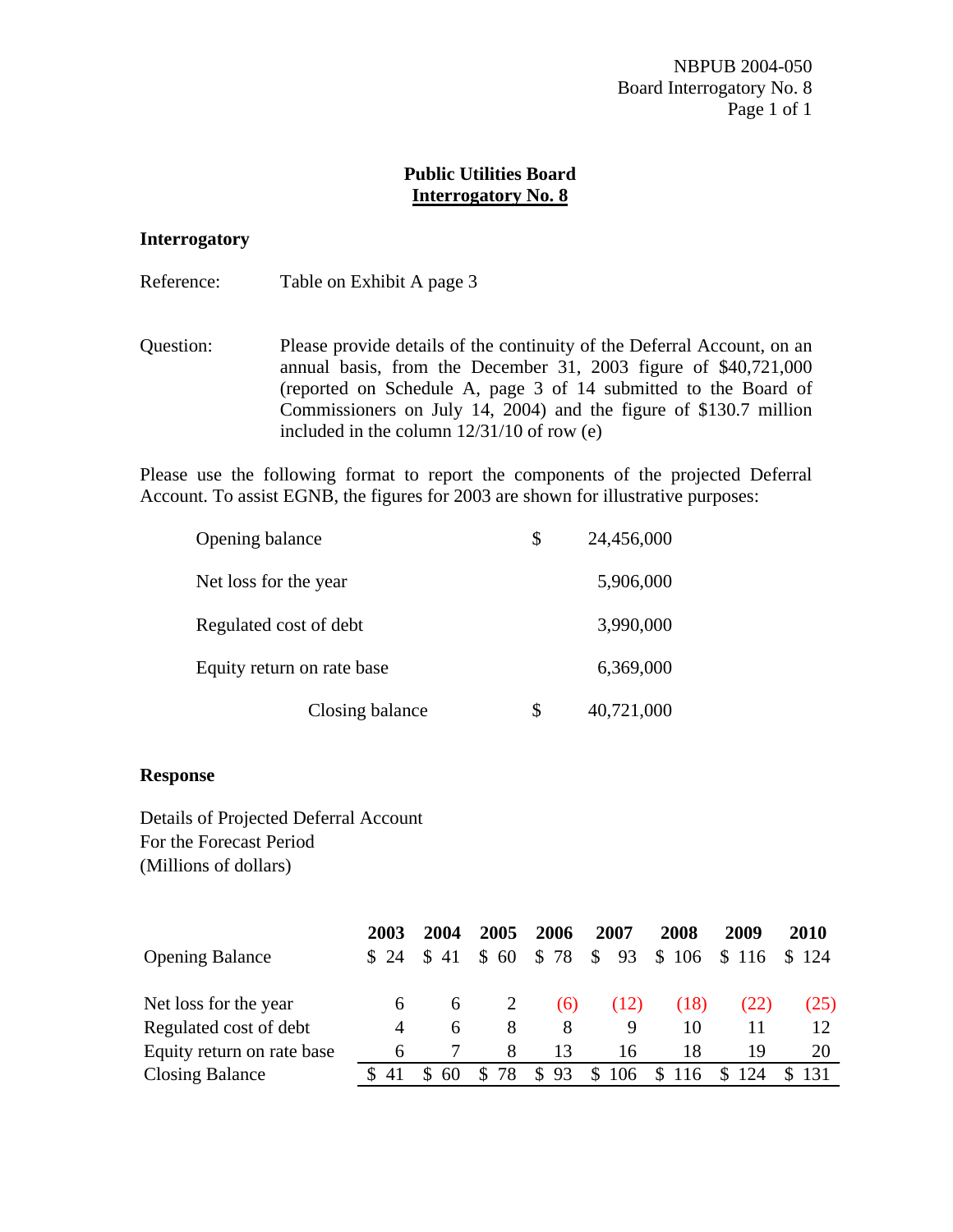# **Interrogatory**

Reference:

Question: Please provide, on an annual basis, details of the projected rate base for the years from 2004 to 2010 inclusive.

# **Response**

Please refer to page 2 of Schedule 1 filed as part of EGNB's response to Board Interrogatory No. 1.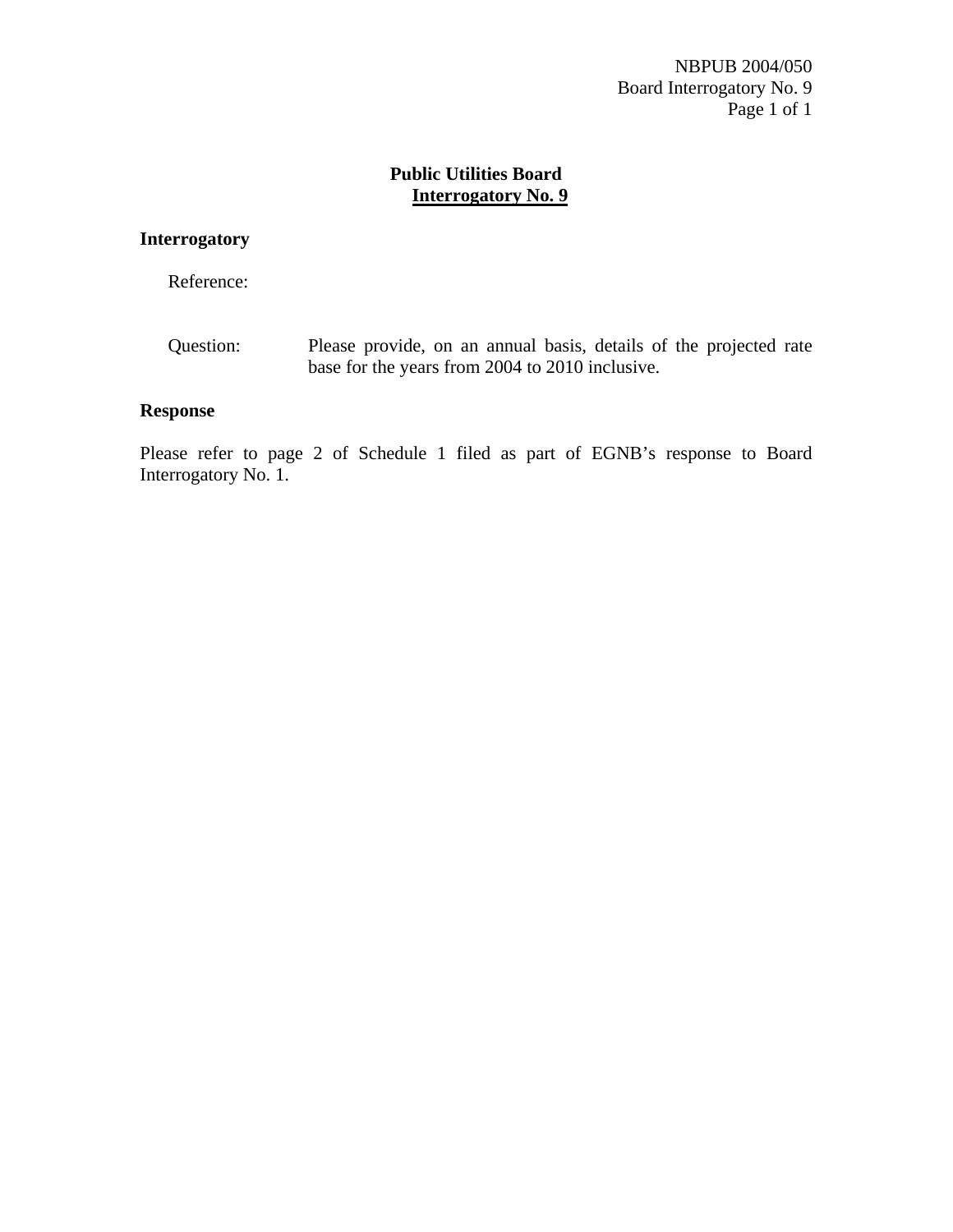# **Interrogatory**

Reference:

Question: Please provide, on an annual basis, the projected amount of capitalised operating and maintenance expenses for the years from 2004 to 2010 inclusive.

## **Response**

Operating and Maintenance expenses capitalized (thousands of dollars):

|                                                                | 2004 | 2005 | 2006 | 2007 | 2008 | 2009 | 2010 |
|----------------------------------------------------------------|------|------|------|------|------|------|------|
| O&M Capitalized 14,803 15,246 11,795 12,184 11,425 7,439 7,253 |      |      |      |      |      |      |      |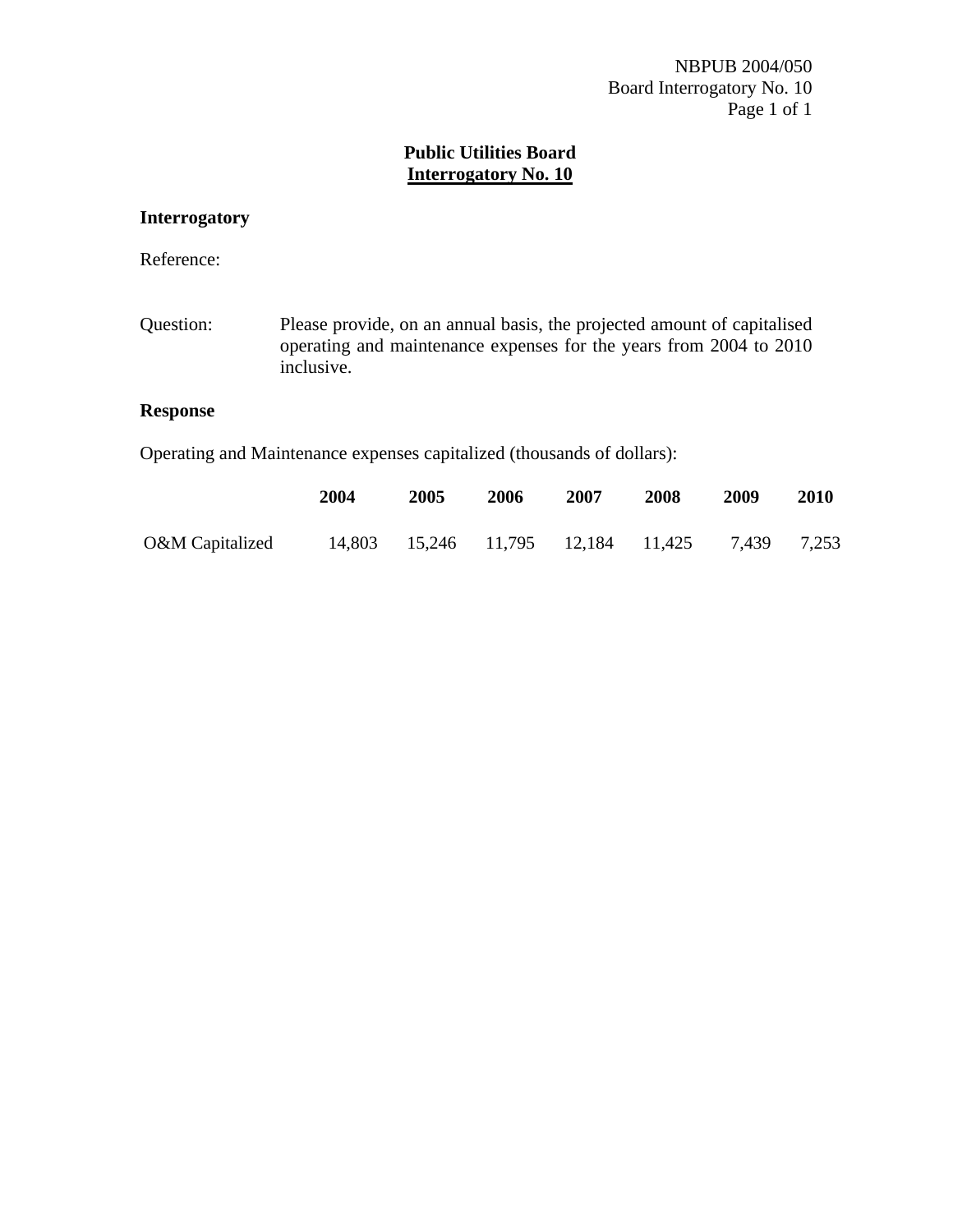#### **Interrogatory**

Reference: Exhibit A page 4

In A7, discussing the "Deferral Account", EGNB makes the following statement:

"EGNB maintains one Deferral Account in which it records the difference between its actual revenue received and the revenue requirement approved by the Board. EGNB is unable to set its rates to customers on the basis of Cost of Service. Rather they are based on market conditions.

Question: Do you agree that, since EGNB sets its rates based on market conditions, during the development period it has not filed annual revenue requirements with the Board and will not do so until the development period has expired?

If you disagree, please provide reasons.

#### **Response**

EGNB agrees that we have not filed a statement entitled "Revenue Requirement" but the Board has, in fact, approved EGNB's annual revenue requirement for the years 2000 and 2001. EGNB's annual revenue requirement is equal to its cost of service, including the regulated cost of capital and authorized return on equity. The annual deferral (deficiency) is the shortfall between the revenue requirement and actual revenues collected.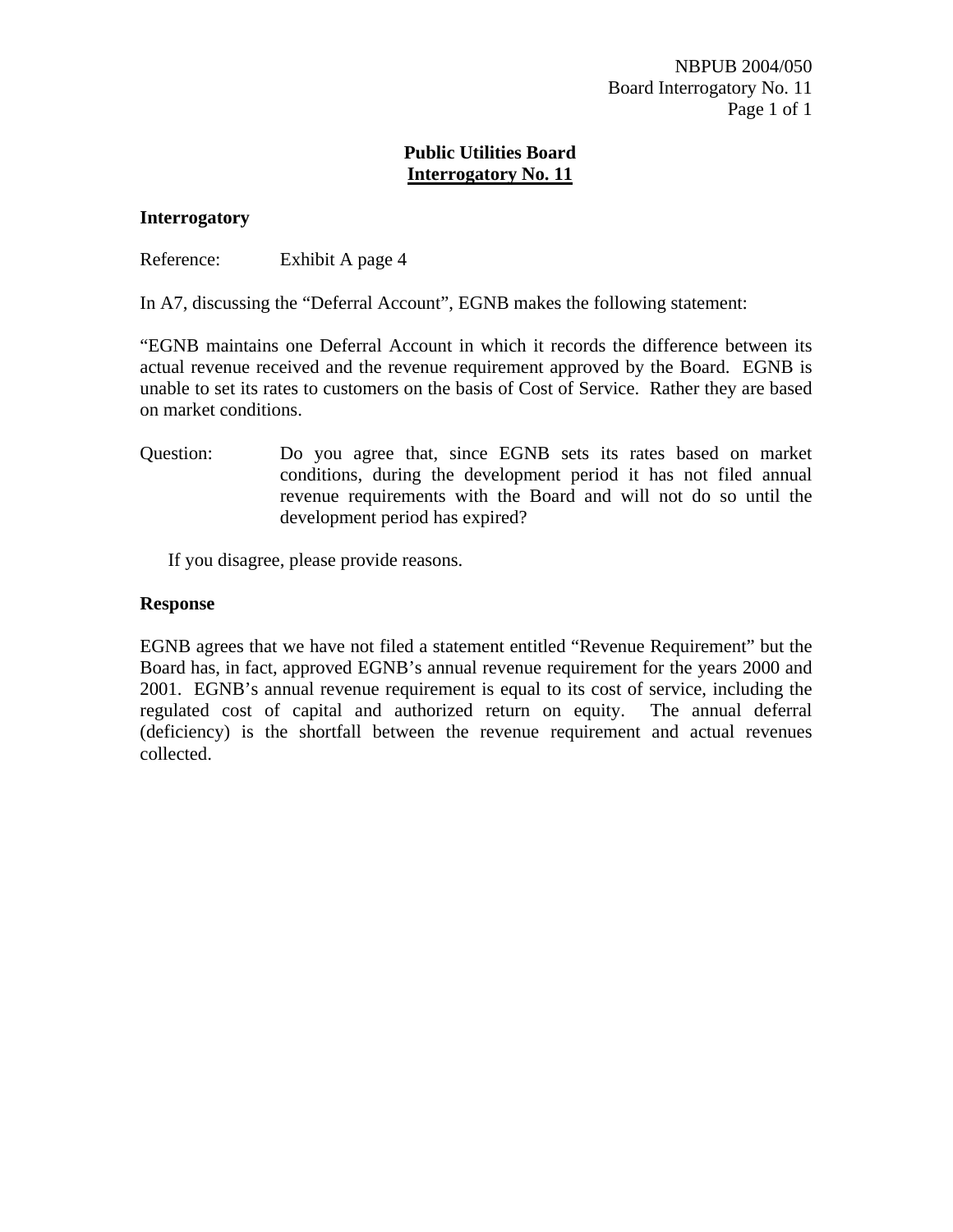#### **Interrogatory**

| Reference: | Exhibit A page 5 |  |
|------------|------------------|--|
|            |                  |  |

In A7, further discussing the "Deferral Account", EGNB makes the following statement:

"The Deferral Account is an asset to EGNB, earning the approved weighted average cost of capital..."

Question: Do you agree that the approved weighted average cost of capital referred to is composed of the regulated interest on long-term debt, based on the capital invested in rate base, and the allowed return on equity calculated on the same rate base?

If you disagree, please provide reasons.

#### **Response**

The approved weighted average cost of capital is composed of the regulated cost of capital and the allowed return on equity. The regulated cost of capital is calculated by applying the regulated capital structure (percentage of debt and equity) to the average rate base balance using the approved cost of capital rate. The allowed return on equity is calculated in the same manner, using the regulated capital structure, the average rate base balance and the approved return of 13%.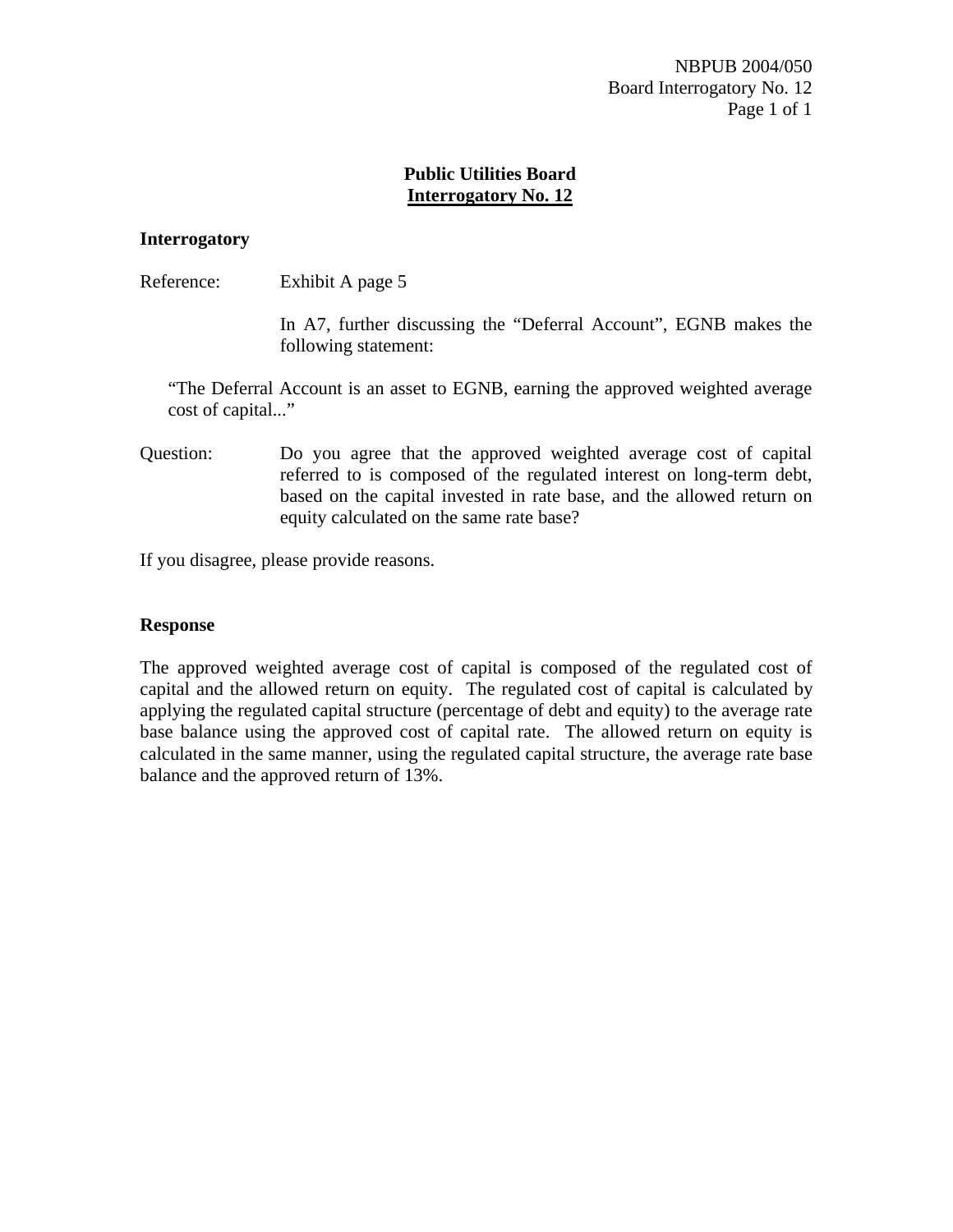#### **Interrogatory**

Reference: Exhibit A page 5

In A7, in the final paragraph referring to the "Deferral Account", EGNB makes the following statement:

"As an asset, EGNB views the nature of the Deferral Account as consistent with plant."

Question:

(a) Do you agree that, in fact, there is a fundamental difference between "hard" assets such as plant and equipment and "soft" assets such as the Deferral Account or expenses deferred for future recovery?

If you disagree, please provide reasons.

(b) Given that EGNB has an accounting policy to capitalize the operating and maintenance expenses directly attributable to the acquisition of property, plant and equipment, do you agree that the expenditures included in the Deferral Account are more in the nature of expenses to ensure that "plant gets used" rather than for "installing plant"?

If you disagree, please provide reasons.

#### **Response**

- (a) EGNB does not agree that there is any difference between assets included and approved as part of rate base. All assets approved as part of rate base exist at the discretion of the Board. All monies invested in the development of the natural gas industry and approved as an inclusion in rate base are equal. There is no distinction between a dollar invested in pipe versus a dollar invested attaching customers to the pipe. Both investments earn the same return and become part of the same rate base.
- (b) EGNB notes that the referenced phrases are from A7 in EGNB's written direct evidence. Further EGNB notes that these phrases are part of the same thought. This is important as EGNB, at this stage in its evolution, sees ensuring "plant gets used" as equivalent with "installing plant". While the directness of the expenditures may vary, the intention is the same: EGNB has no intention of installing plant without ensuring it will be used.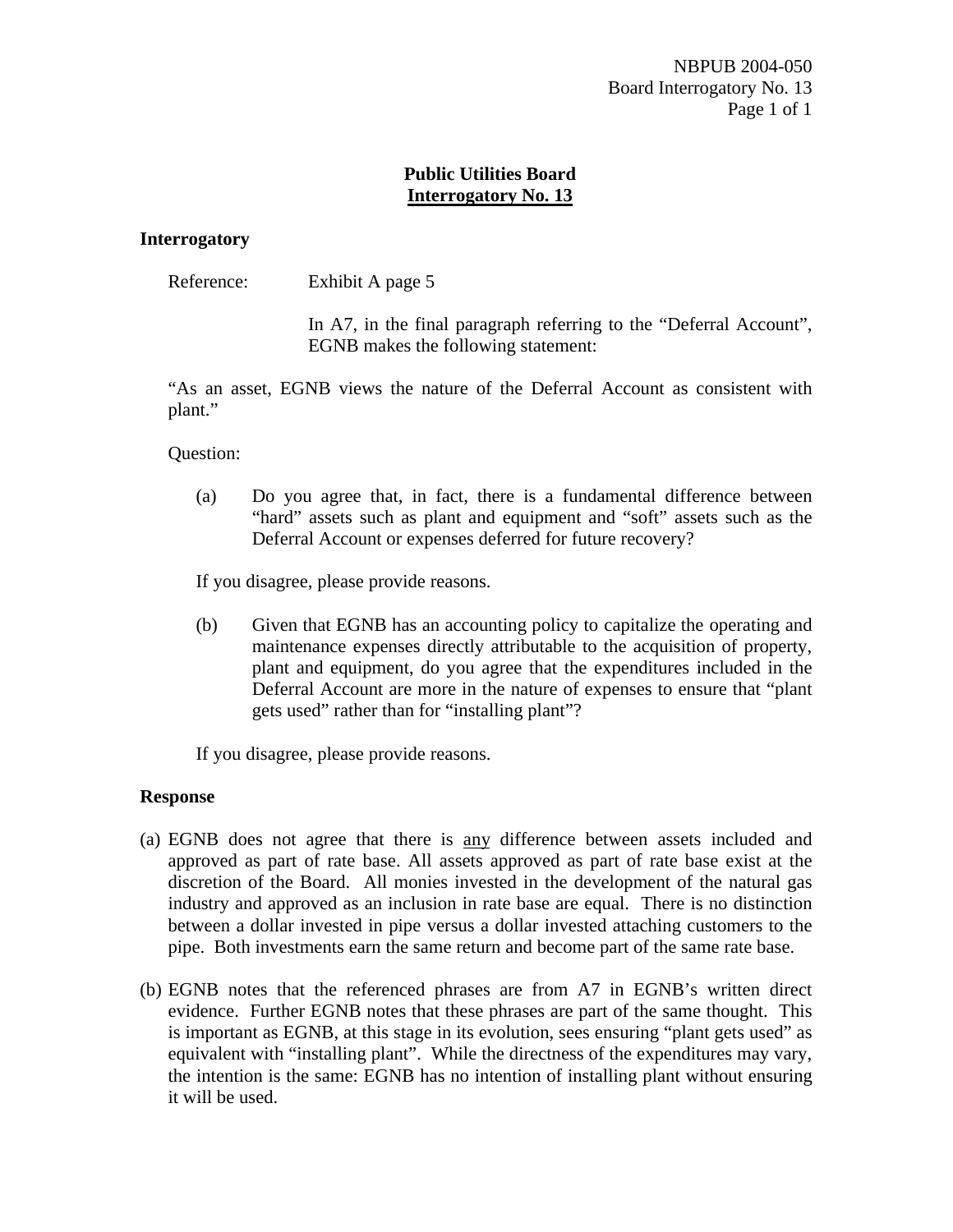#### **Interrogatory**

| Reference: | Exhibit A page 6 |                                                                                                                                                                                  |  |
|------------|------------------|----------------------------------------------------------------------------------------------------------------------------------------------------------------------------------|--|
|            |                  | In A9 and A10, EGNB refers to its "current forecasts" and its<br>"forecasting models". These models appear to forecast a result<br>based upon a "forced cross-over" in 2015.     |  |
| Question:  | (a)              | Were the forecasts prepared by EGNB management or<br>outside consultants?                                                                                                        |  |
|            | (b)              | If prepared by management, were they reviewed by outside<br>consultants, if so please identify the firm and advise if a<br>report was prepared thereon?                          |  |
|            | (c)              | If prepared by outside consultants, please identify the firm.                                                                                                                    |  |
|            | (d)              | Please provide a copy of the forecasts and any report<br>thereon prepared under either of the circumstances<br>described above.                                                  |  |
|            | (e)              | Were any forecasts prepared using different "cross-over"<br>dates and, if so please advise of the results thereof and<br>provide a copy of the forecasts and any report thereon. |  |
|            | (f)              | In view of the extensive timeline covered by the "forecasts"<br>would you agree that the figures should be described as<br>"projections" rather than "forecasts"?                |  |

If you disagree, please provide reasons.

#### **Response**

- (a) The forecasts were prepared by EGNB management.
- (b) The forecasts were not reviewed by outside consultants.
- (c) No response required.
- (d) No response required.
- (e) Yes, EGNB has prepared and submitted, as Schedules 2 and 3 to EGNB's response to Board Interrogatory No. 1, forecasts that do not force Cross-Over. Cross-Over occurs in 2013 in Schedule 2 where the recovery of the Deferral Account take place over a 40-year period. Cross-Over occurs in 2015 in Schedule 3 where the recovery period of the Deferral Account ends in 2040.
- (f) EGNB consulted the Canadian Institute of Charted Accountants (CICA) Handbook for definitions of "forecasts" and "projections".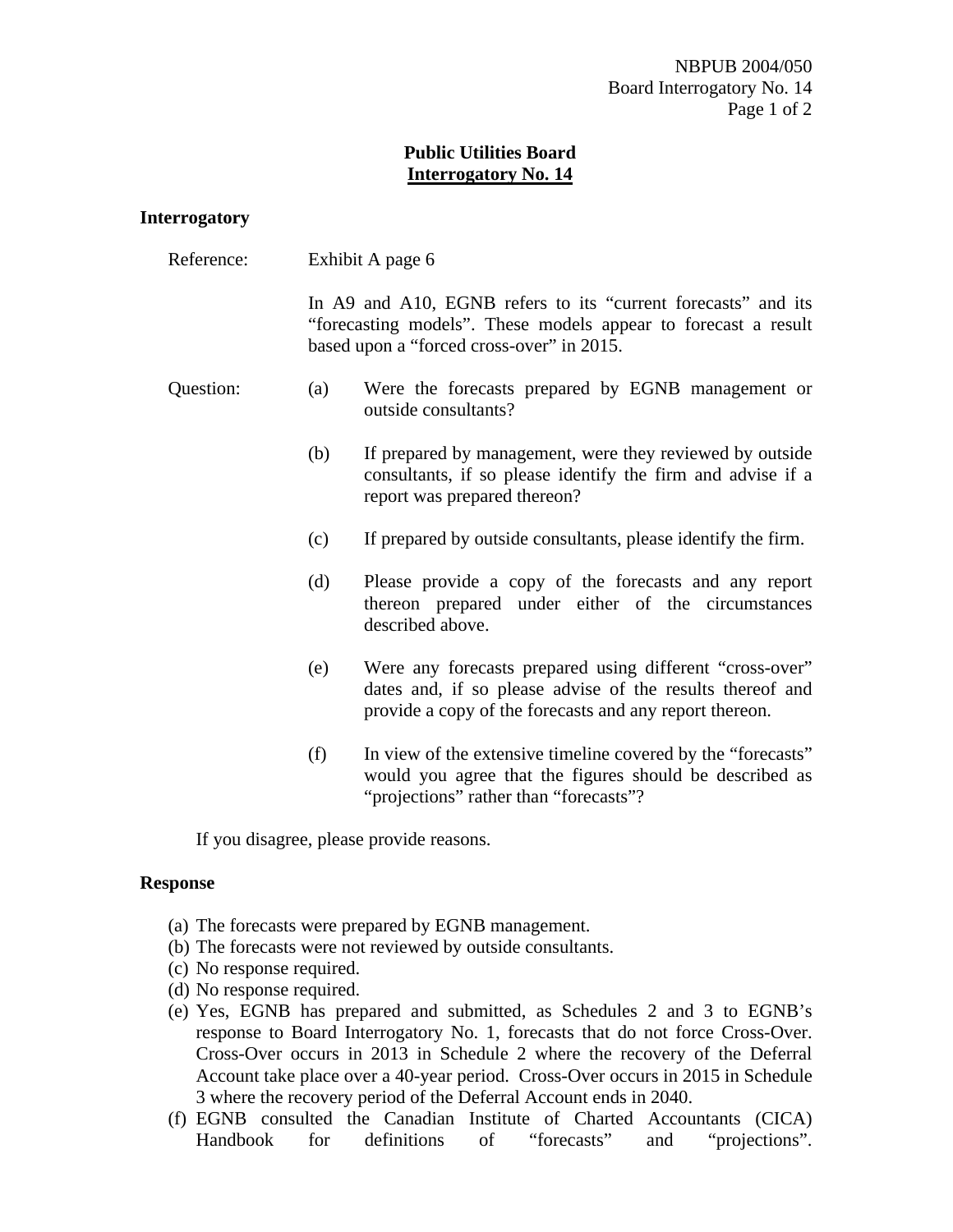The relevant definitions of both the word "projection" and "forecast" as found in the CICA Handbook, Section 4250 "Future-orientated financial information":

- .04 A forecast is future-orientated financial information prepared using assumptions all of which reflect the entity's planned courses of action for the period covered given management's judgement as to the most probable set of economic conditions.
- .05 A projection is future-orientated financial information prepared using assumptions that reflect the entity's planned courses of action for the period covered given management's judgement as to the most probable set of economic conditions, together with one or more hypotheses that are assumptions which are consistent with the purpose of the information but are not necessarily the most probable in management's judgement.

Based on the CICA Handbook definitions, management believes the "forced Cross-Over scenario" outlined in Schedule 1 would be considered a projection rather than a forecast as it includes an assumption that management does not consider probable. However, based on the above definitions, EGNB would consider the scenarios outlined in Schedules 2 and 3 as forecasts, rather than projections.

The issue of "extensive timeline" referenced in the question would have no bearing on selecting one word or the other.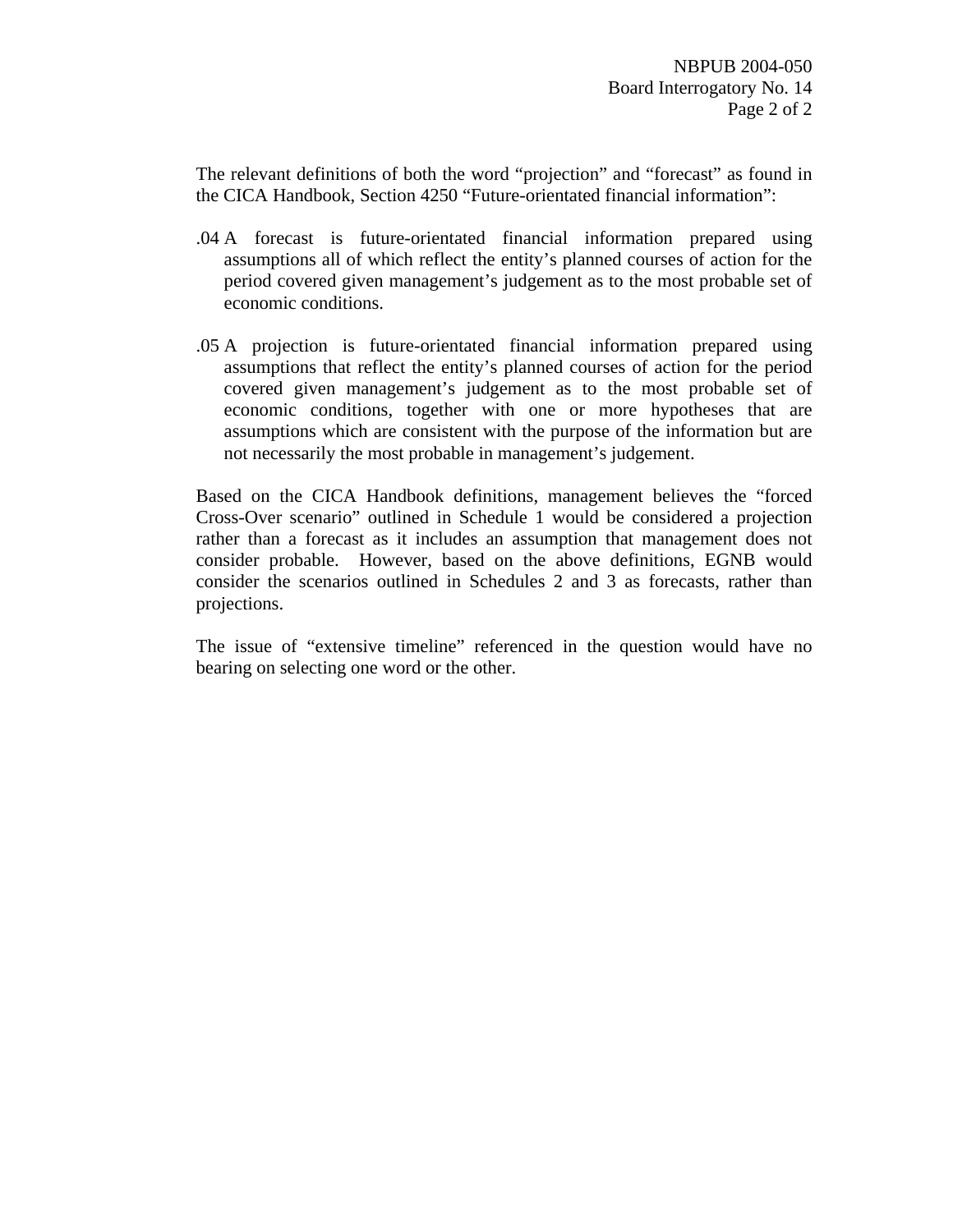#### **Interrogatory**

Reference: Exhibit A page 6

In A11 EGNB states that "Additionally, EGNB maintains that the Deferral Account is an asset and is just as transferable to an incumbent franchisee as any other asset."

Question: (a) Do you agree that the sale of a "soft" asset such as a Deferral Account, is unlikely to be made at book value?

If you disagree, please provide reasons.

(b) Are you aware of any situations where the sale of assets, such as a Deferral Account, has been made and the amount of sales proceeds stated as a percentage of book value?

If so, please provide examples.

#### **Response**

- (a) In order to be responsive EGNB believes it must add clarity to the question. If the question is around assets in a non-regulated company or is around non-regulated assets in a regulated utility, EGNB does agree that it is possible that these assets would not be sold at book value. However, if the question is around an asset held by a regulated entity, which had been approved in rate base EGNB does not agree. The resale of any regulated asset would be at the approved value. To be clear, the regulatory Deferral Account exists only because the Board has approved its existence, the expenditures included within and the future recovery of the account balance. The Deferral Account or any portion of it would only be impacted negatively if the Board disallowed any portion of the Deferral Account or the recovery of the account balance. Otherwise, a dollar in the Deferral Account would be considered equal to a dollar invested in any other asset in the NB distribution system being developed by EGNB.
- (b) Virtually every regulated utility in Canada has had a Deferral Account either ongoing or at one time during its existence. EGNB is not aware of any situations where the sale of a regulated asset, such as a Deferral Account, has been at an amount less than the approved value. Furthermore, EGNB is not aware of any situation where a regulated utility Deferral Account receivable was sold by itself, separately from the rest of utility assets. Notwithstanding, exclusions and/or disallowances, EGNB can think of no reason to sell a Deferral Account at less than book value. There is the possibility that an entity could sell a regulated operation at a value greater or less than the sum of its parts including items in rate base, however value of rate base would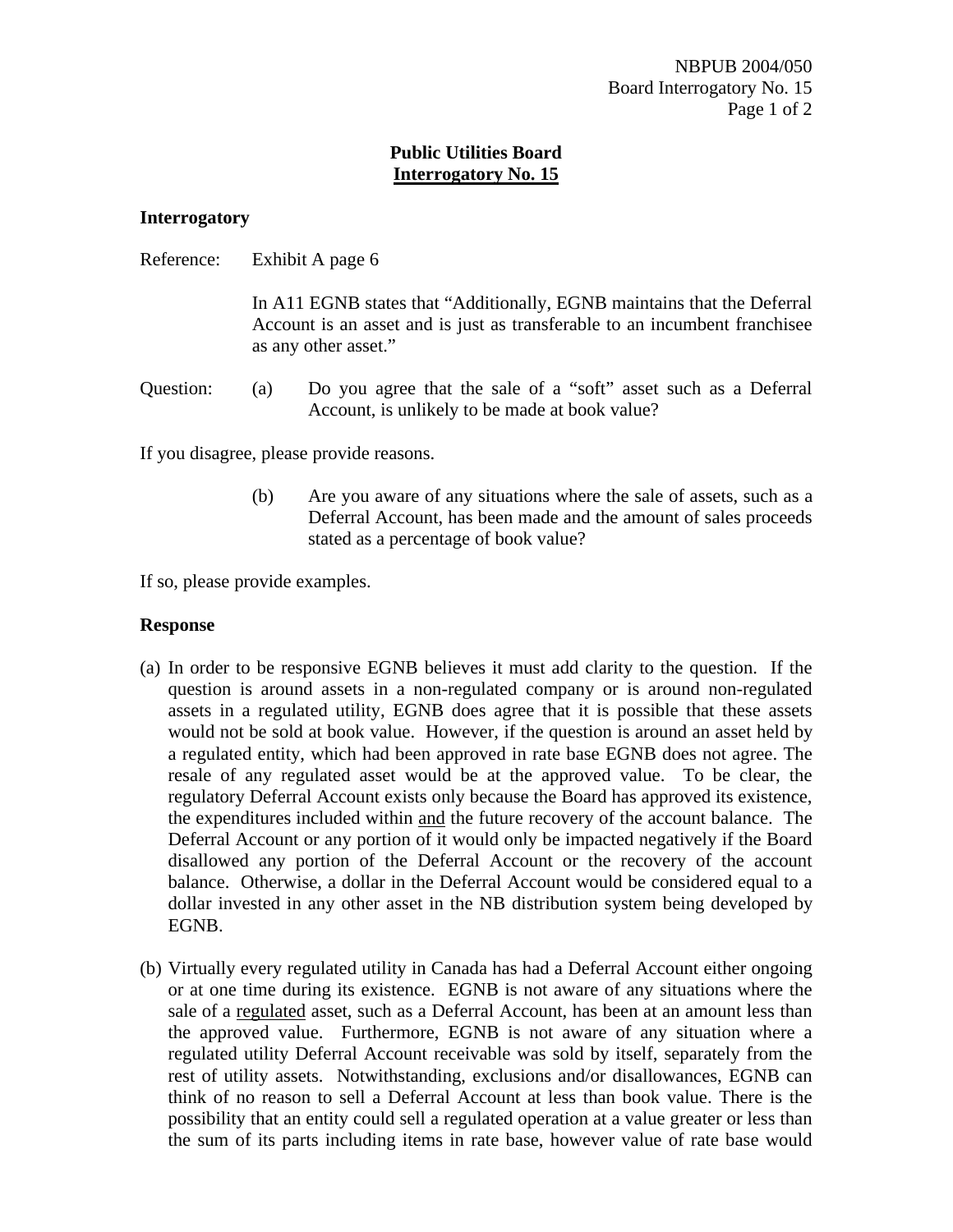remain the same. The investors of the entity would either profit or incur a loss on the difference between the sale price and the approved value of rate base.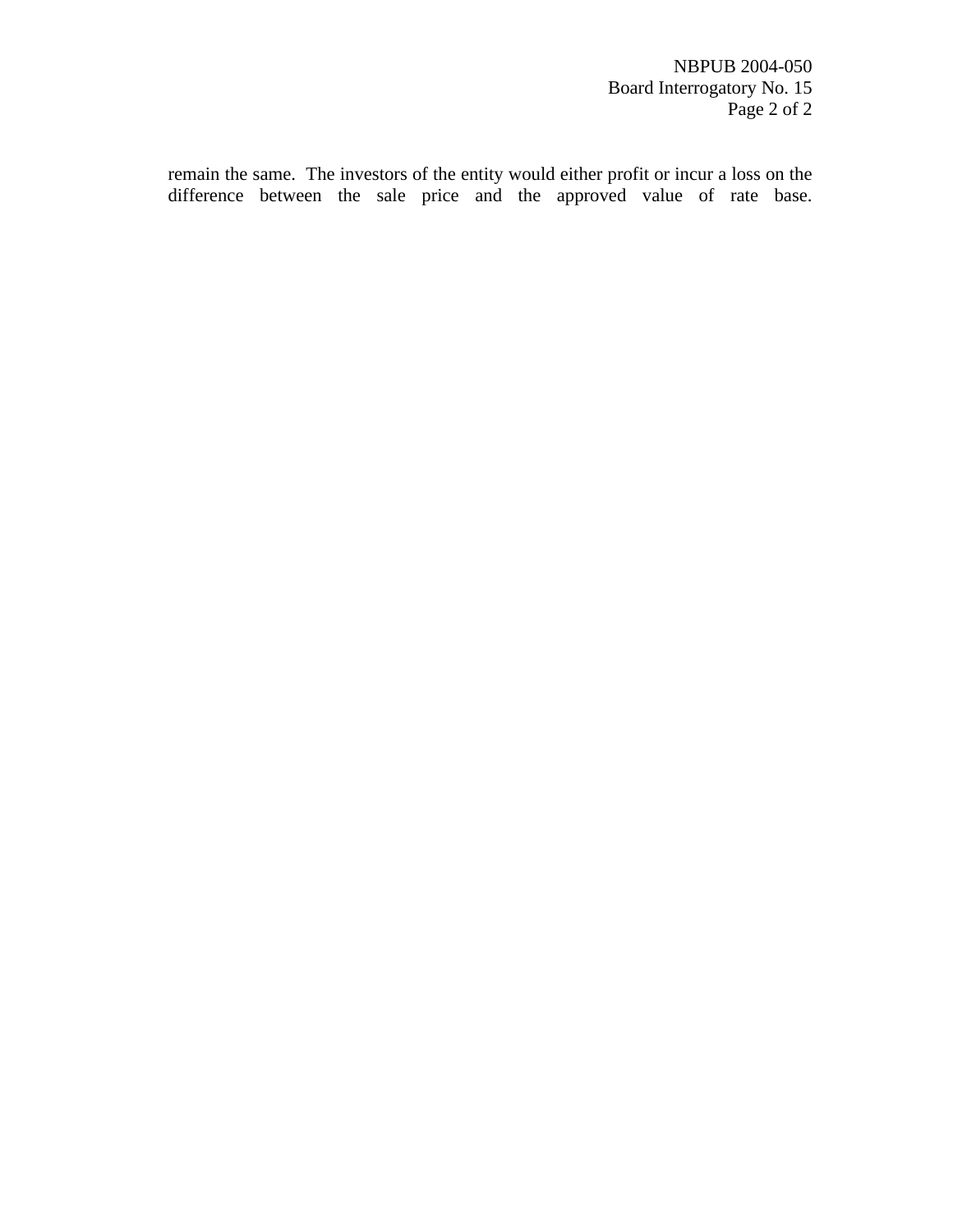#### **Interrogatory**

| Reference: | Exhibit A page 10 |                                                                                                                                                                                                                                |  |
|------------|-------------------|--------------------------------------------------------------------------------------------------------------------------------------------------------------------------------------------------------------------------------|--|
|            |                   | In A13, EGNB states that it has tested its modeling using various<br>revenue and cost scenarios to determine if it is within the realm of<br>possibilities to recover deferred amounts within the initial<br>franchise period. |  |
| Question:  | (a)               | Were these scenarios developed concurrently with the<br>"forecasts" referred to in A9 and A10?                                                                                                                                 |  |
|            | (b)               | What were the results of the scenarios referred to in A13?                                                                                                                                                                     |  |
|            | (c)               | Please provide a copy of these documents.                                                                                                                                                                                      |  |

#### **Response**

(a) EGNB conducts regular analysis on its forecast financials. In providing A13 EGNB relied primarily on scenarios developed prior to those referred to in A9 and A10. EGNB recognized through part of its regular reviews for reasons outlined in the evidence that recovery of the Deferral Account within the initial franchise period was not possible. And while EGNB is unable to produce the results from these various reviews, at no point did EGNB identify the opportunity to recover the Deferral Account within the initial franchise period.

Additionally, concurrent with the development of the forecasts referred to in A9 and A10 EGNB did develop a forecast of what it considered to be a "best case". This scenario presented what EGNB believed were potentially achievable but very unlikely increases to market-based revenues and on the other hand cost reductions. This case indicates that Cross-Over is not possible within the initial franchise period.

(b) As indicated in (a), EGNB has reviewed several forecast scenarios over time that indicate recovery of the Deferral Account is not possible during the initial franchise period.

Keeping in mind that no factor impacts the Deferral Account to the extent that distribution revenues early in the Development Period do, there are three key elements that impact Deferral Account growth: distribution revenues, operating and maintenance expenses ("O&M") and capital spending. Negative changes to these elements result in increases to contributions to the Deferral Account and push out Cross-Over.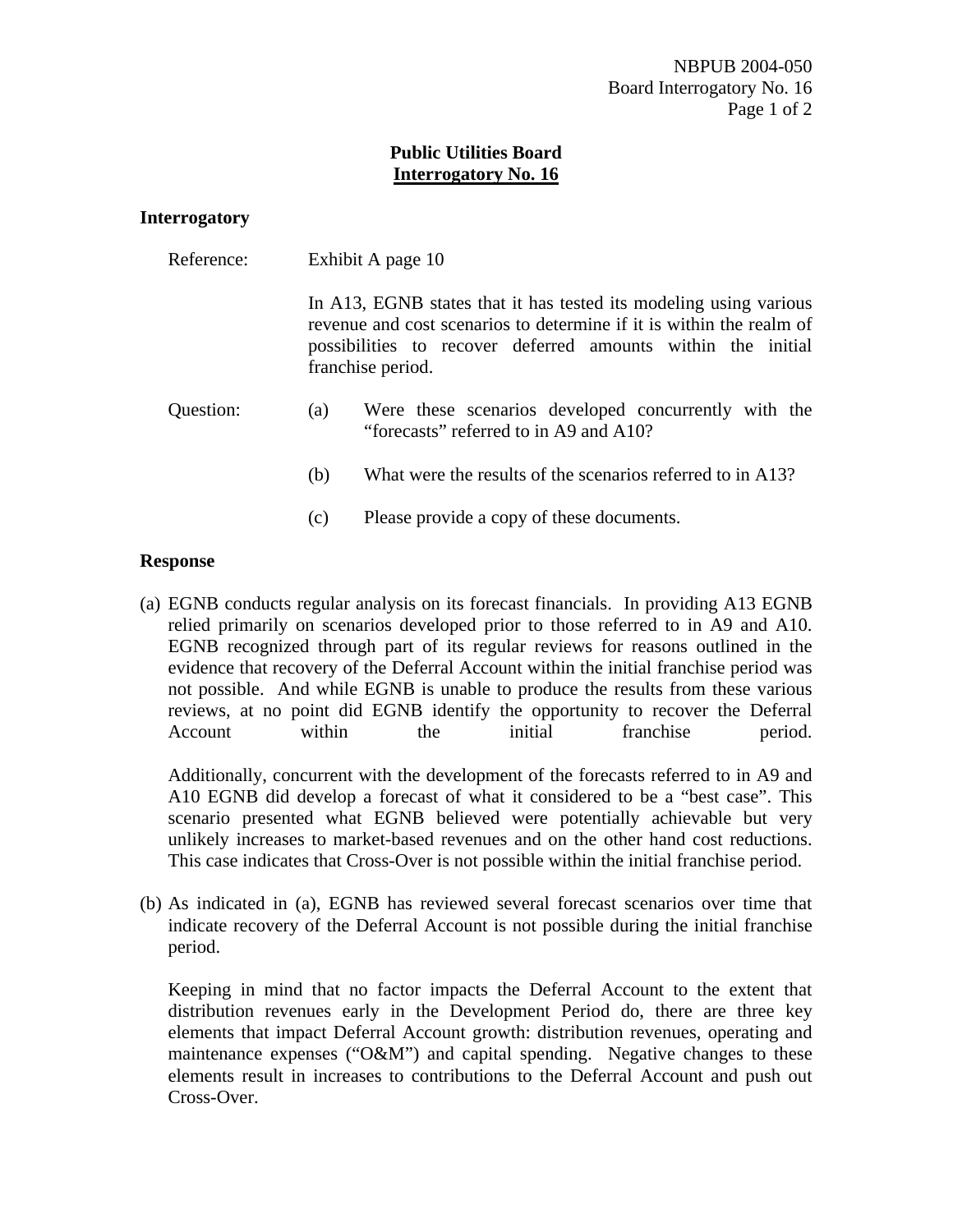EGNB's distribution revenues are driven by two factors: distribution rates and throughput. Since EGNB's revenue forecasts during the development period are most sensitive to distribution rates EGNB developed this "best case" scenario with increased distribution rates.

EGNB's long-term distribution rate forecast is derived from wholesale energy forecasts of crude oil (West Texas Intermediate) and natural gas (Henry Hub). EGNB has reviewed long-term energy forecasts from several analysts and has determined that the rates as currently forecast are inline with the majority of long-term energy forecasts. There is, however, one long-term forecast indicating an opportunity to increase revenues in the short term, i.e., in 2006 and 2007. EGNB has incorporated this revenue opportunity into its "best case" scenario.

In addition, this scenario includes an assumed 10% reduction in total gross O&M expenditures in the years 2005 to 2008. EGNB believes achieving O&M reductions beyond 2009, from those currently included in the forecast, is not possible. EGNB believes the changes in these key assumptions, while within the realm of possibilities to be extremely aggressive.

The results of this "best case" scenario indicate that EGNB would not be able to recover the Deferral Account and reach Cross-Over within the initial franchise period.

(c) The results of the "best case" scenario are filed as Schedule 4. Referring to Line 4 on page 1 within the Schedule and contrasting that with the same line in Schedule 2 illustrates that EGNB's situation with regard to Deferral Account recovery is not meaningfully different as compared with EGNB's base set of assumptions as illustrated in Schedule 2.